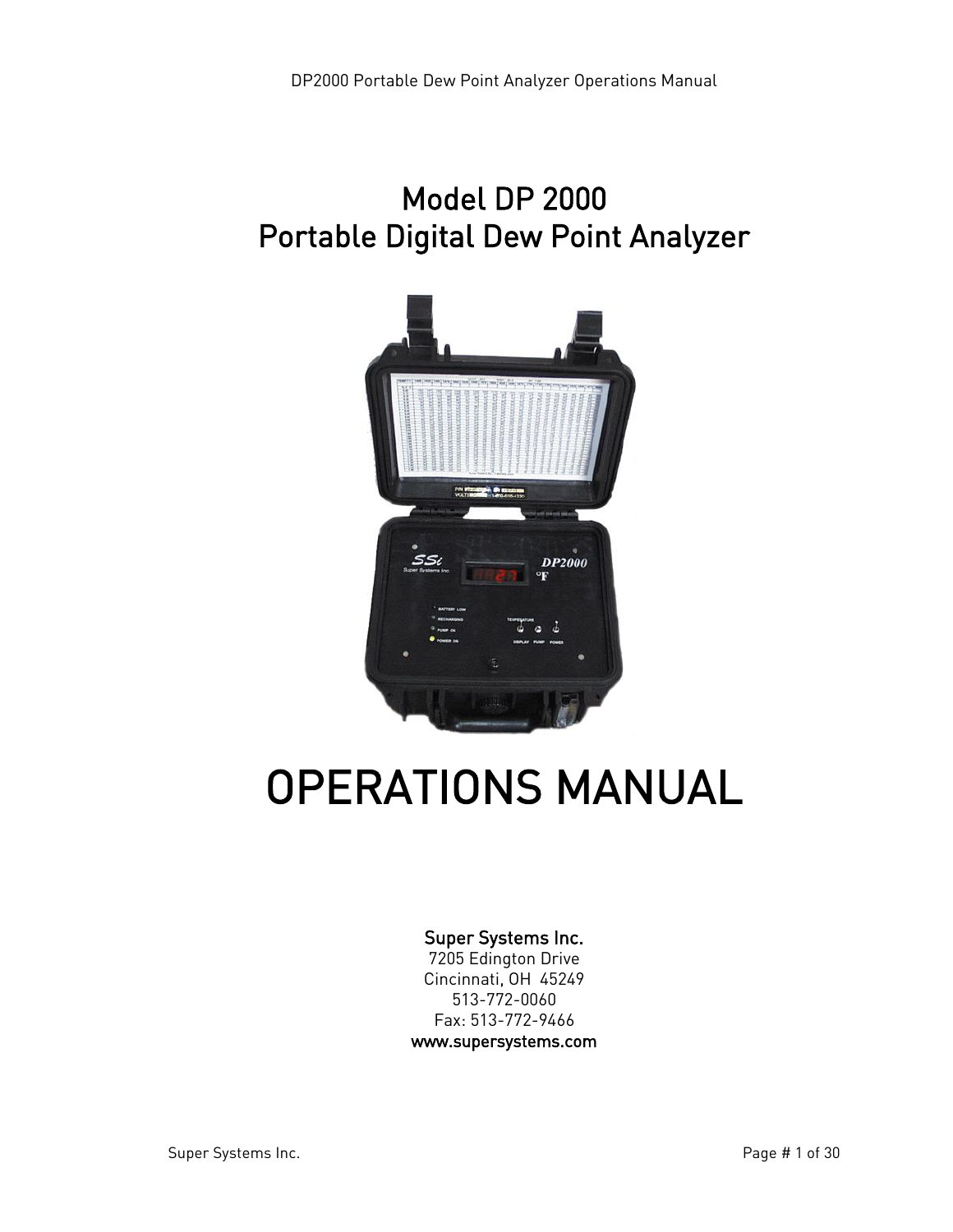#### Super Systems Inc.

USA Office Corporate Headquarters: 7205 Edington Drive Shipping Address: 7245 Edington Drive Cincinnati, OH 45249 Phone: (513) 772-0060 http://www.supersystems.com

#### Super Systems Europe

Unit E, Tyburn Trading Estate, Ashold Farm Road, Birmingham B24 9QG UNITED KINGDOM Phone: +44 (0) 121 306 5180 http://www.supersystemseurope.com

#### Super Systems México

Sistemas Superiores Integrales S de RL de CV Acceso IV No. 31 Int. H Parque Industrial Benito Juarez C.P. 76120 Queretaro, Qro. Phone: +52 442 210 2459 http://www.supersystems.com.mx

#### Super Systems China

No. 369 XianXia Road Room 703 Shanghai, CHINA 200336 Phone: +86 21 5206 5701/2 http://www.supersystems.cn

#### Super Systems India Pvt. Ltd.

A-26 Mezzanine Floor, FIEE Complex, Okhla Indl. Area, Phase – 2 New Delhi, India 110 020 Phone: +91 11 41050097 http://www.supersystemsindia.com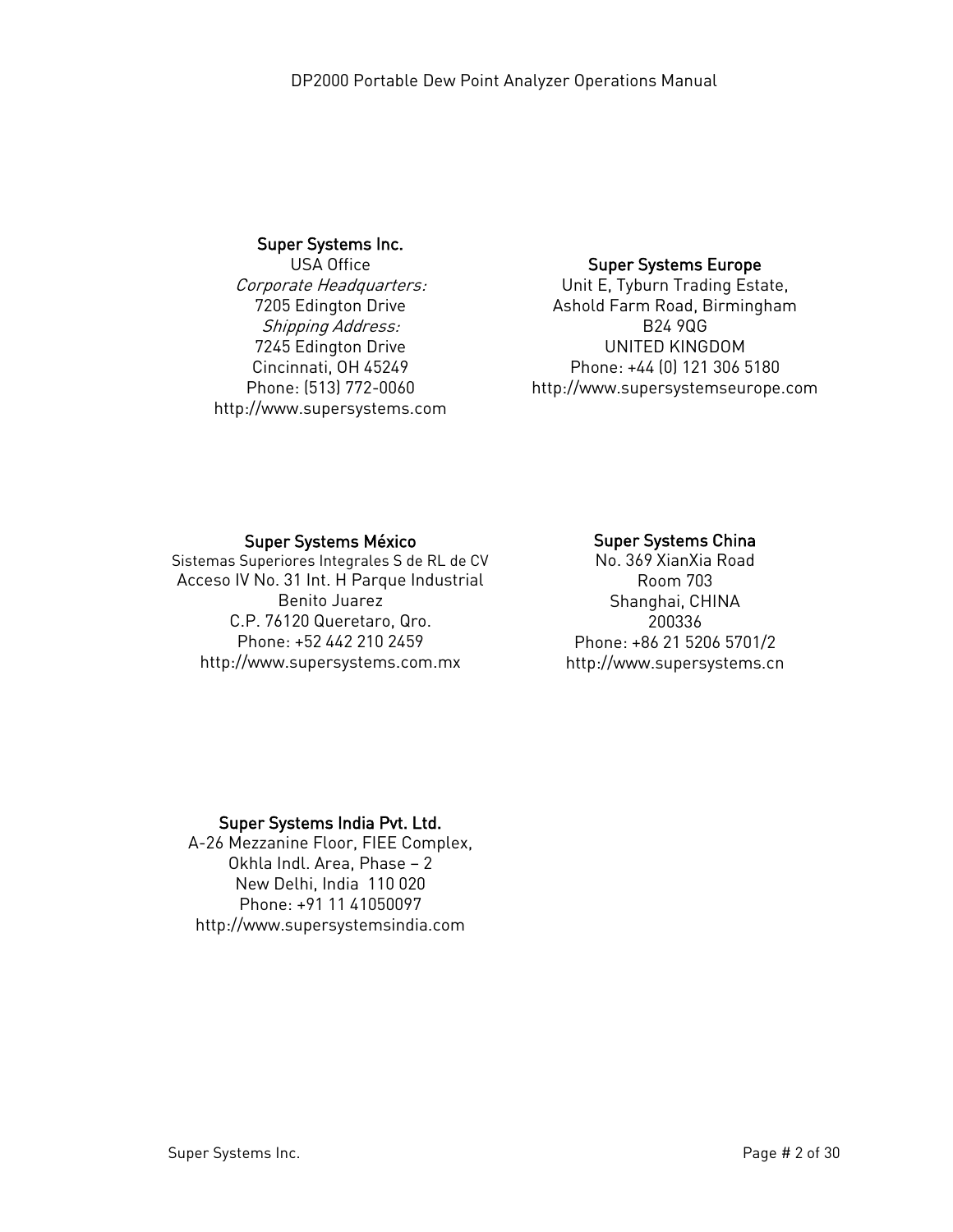# **Contents**

| DISPLAY READS HIGHER THAN NORMAL AND DOES NOT MATCH OTHER DEW POINT EQUIPMENT:  24 |  |
|------------------------------------------------------------------------------------|--|
|                                                                                    |  |
| WARRANTY                                                                           |  |
|                                                                                    |  |
|                                                                                    |  |
|                                                                                    |  |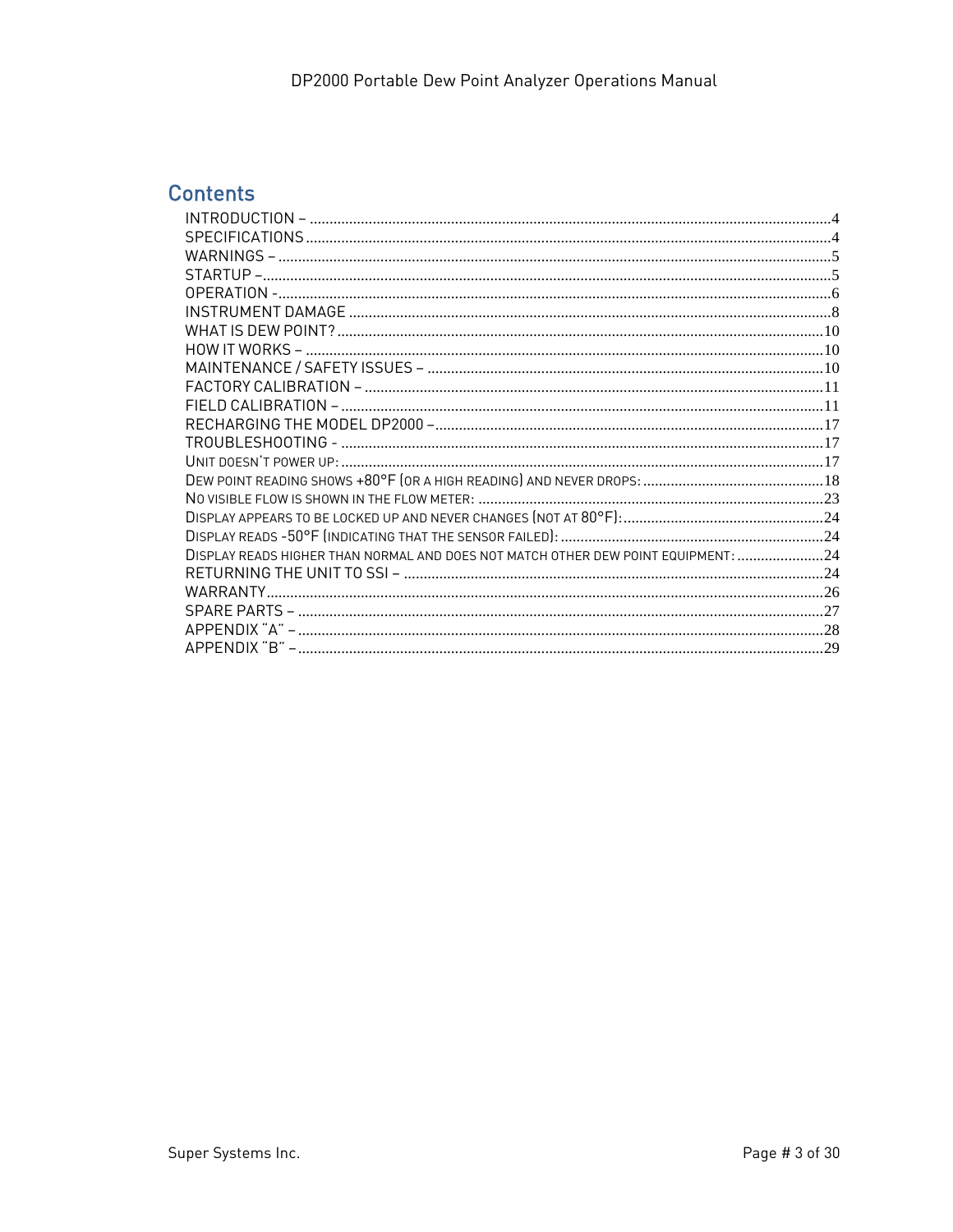# <span id="page-3-0"></span>INTRODUCTION –

Thank you for selecting Super Systems Inc. (SSi) and the DP2000 as your source for accurate dew point measurements of:

- Endothermic Atmosphere
- Endothermic Generators
- Nitrogen / Methanol Atmosphere
- Nitrogen / Hydrogen Atmosphere
- Plant Air Systems

We have taken every precaution to protect this unit during shipment. It has been packed in a customized foam carrier to protect it against mishandling during shipment. Please retain this packing material to use when returning the instrument to SSI for calibration or service. Carefully unpack the Model DP2000 Dew Point Analyzer, and if there are any signs of shipping damage, notify SSI and the shipper immediately.

Keep this instruction book in a secure place and refer to it when there is a question about the analyzer. An electronic version of this manual can be downloaded for free from our website: www.supersystems.com.

#### <span id="page-3-1"></span>SPECIFICATIONS

| Dew Point Range:<br>Temperature Range:<br>Power Supply: | 0 to 80°F (-18 to 27°C)<br>0 to120°F (-18 to 49°C)<br>Factory set to 115 or 240 VAC |
|---------------------------------------------------------|-------------------------------------------------------------------------------------|
| Display Type:<br>Display Resolution:                    | <b>LED Digital</b><br>$+/- 1$ °F (+/- 0.1°C)                                        |
| Retransmission Output:                                  | 4-20 mA (range is -50 to 80°F)                                                      |
| <b>Battery Specifications:</b>                          | 12V Rechargeable                                                                    |
| Battery Life:                                           | Approx. 8 hours                                                                     |
|                                                         |                                                                                     |
| Size (Closed Case):                                     | 11" x 10" x 7"                                                                      |
| Weight:                                                 | 8.2lbs (3.7 kg)                                                                     |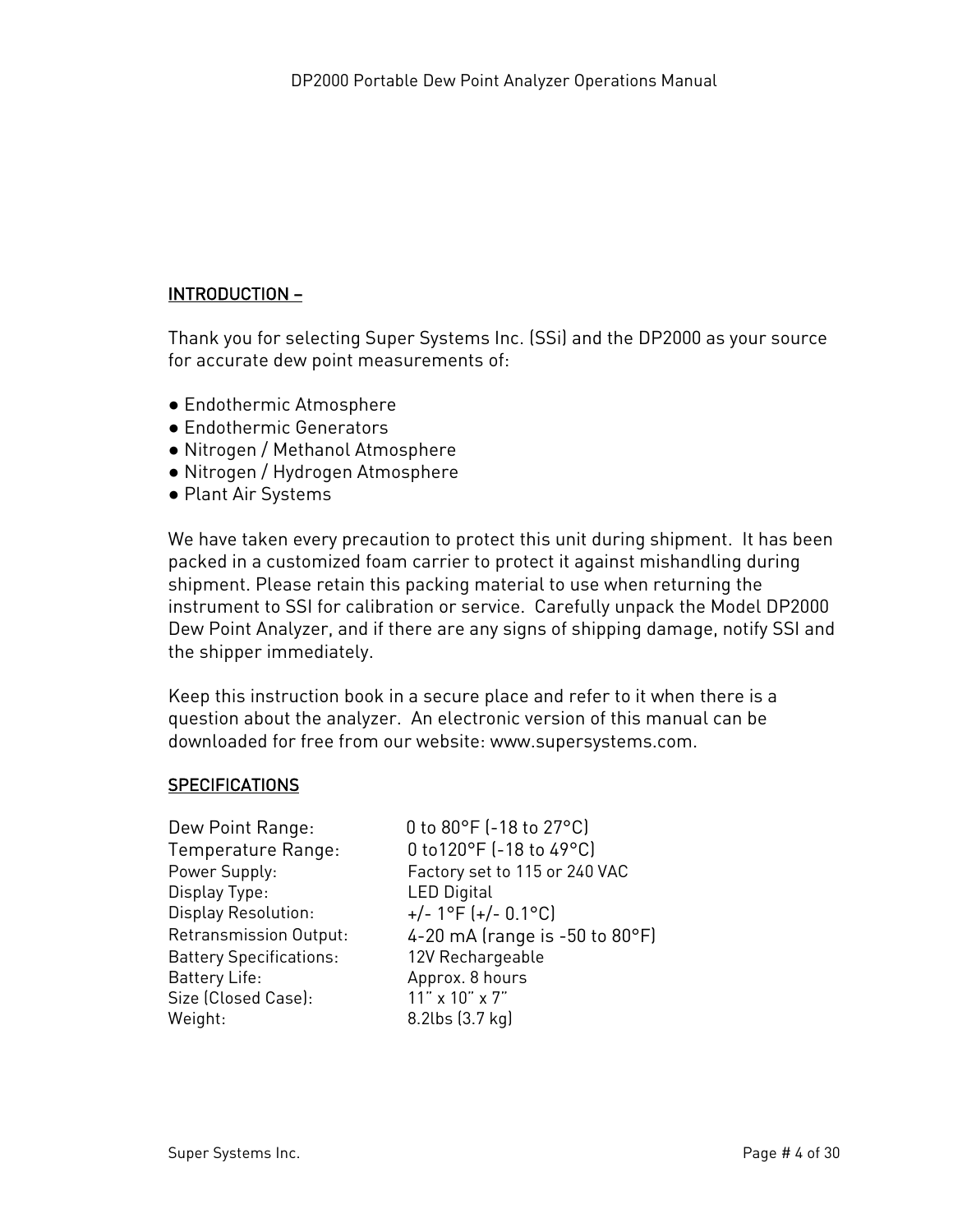# <span id="page-4-0"></span>WARNINGS –

Although it is intended for use in an industrial environment, the DP2000 is a sensitive piece of analysis equipment. Care should be taken not to drop the analyzer or to operate it in a manner inconsistent with its intended use.

- Open all sample ports and remove all soot and/or moisture from the lines prior to attaching the sample tubing.
- The analyzer must be stored at ambient temperature (65-80°F) for at least four hours prior to operation.
- When the unit is to be returned to SSI for service or any other reason, it should be shipped in its original protective packaging. If this packaging is not available, protect the instrument with at least four inches of foam or other impact-absorbing material.
- For maximum battery life, do not charge the unit until the "battery low" indicator on the display is illuminated.
- This unit is not designed to measure the dew points in corrosive gases, such as ammonia (NH3), sulphur trioxide  $(SO_3)$ , chlorine  $(Cl)$ , and hydrochloric acid (HCl).
- Please read and understand this Operations Manual before operating the unit.

Failure to comply with these conditions may cause damage to the unit that will not be covered under the warranty. Super Systems, Inc. is not responsible for damage to this unit caused by disregard of these warnings, neglect, or misuse.

# <span id="page-4-1"></span>STARTUP –

The DP2000 Dew Point Analyzer has been calibrated and fully charged before it was shipped from Super Systems, Inc. You can begin typical operation as soon as the unit has been allowed to stabilize in a temperature similar to the temperature in the heat-treating department. This is particularly important for units that may have been sitting overnight in a delivery van in sub-zero weather, since the rapid temperature change can cause condensation on the sensor which will cause the unit to temporarily display inaccurate readings.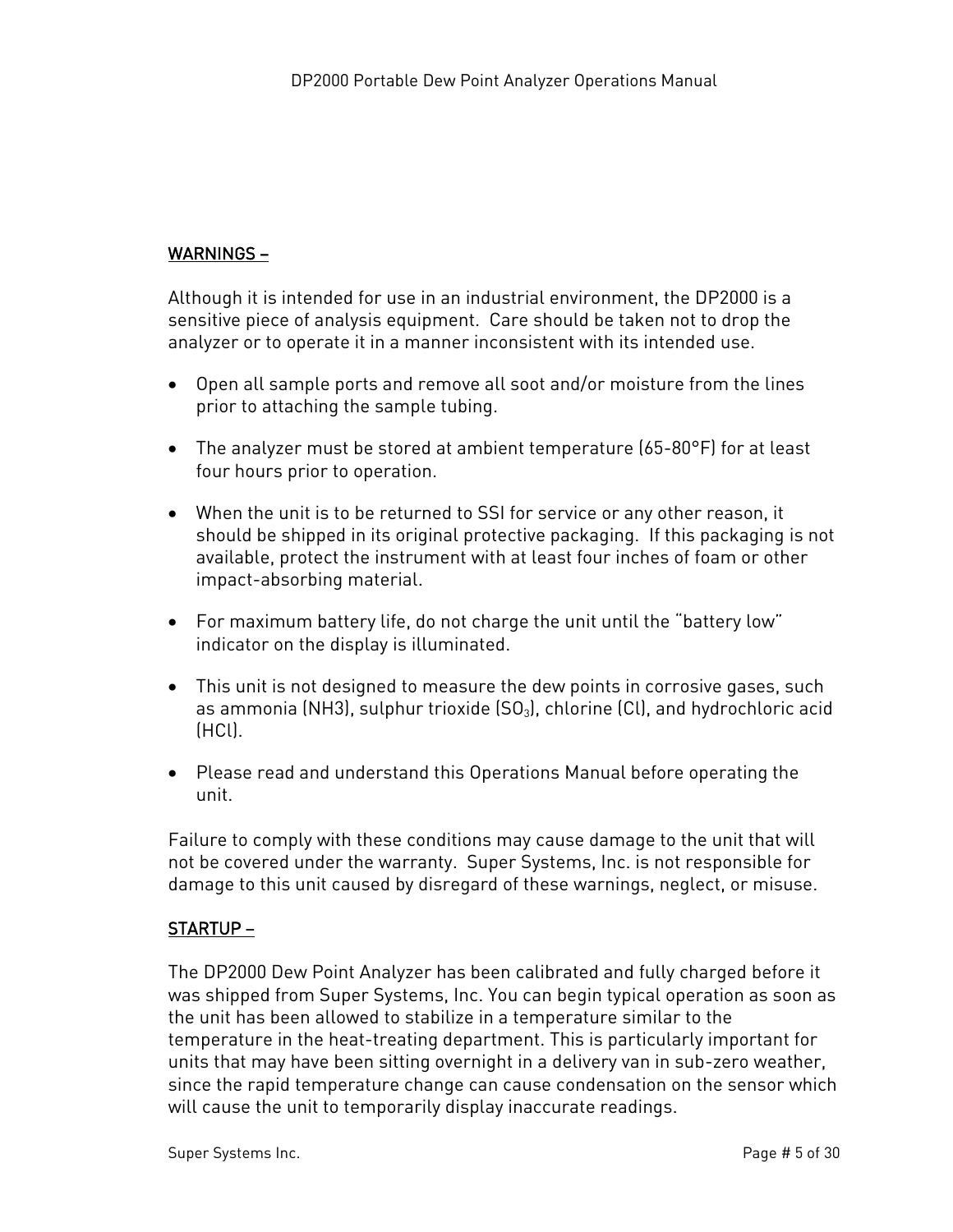# <span id="page-5-0"></span>OPERATION -

The use of the DP2000 is somewhat dependent upon the application. Although they are fundamentally alike, the operation procedures are different for sampling heat treating furnaces and endothermic generators.

Flip the POWER switch to the on position. A green POWER ON light should illuminate indicating that the unit is turned on. The LED display should also illuminate showing "SSi" (Figure 1) followed by a dew point reading given in degrees Fahrenheit (Figure 2).





Connect a sampling tube/hose to the barb fitting located on the side of the

DP2000 (Figure 3). Make sure that the hose or tubing fits over the fitting properly and does not allow air to leak into the sampling line. A tubing and filter assembly is supplied with the DP2000 (SSI P/N A20315 – Figure 5), which is designed to fit the hose barb properly. Also, make sure that the sample gas is flowing through the filter in the right direction. There is an arrow on the filter to indicate which direction the gas should flow (Figure 4).





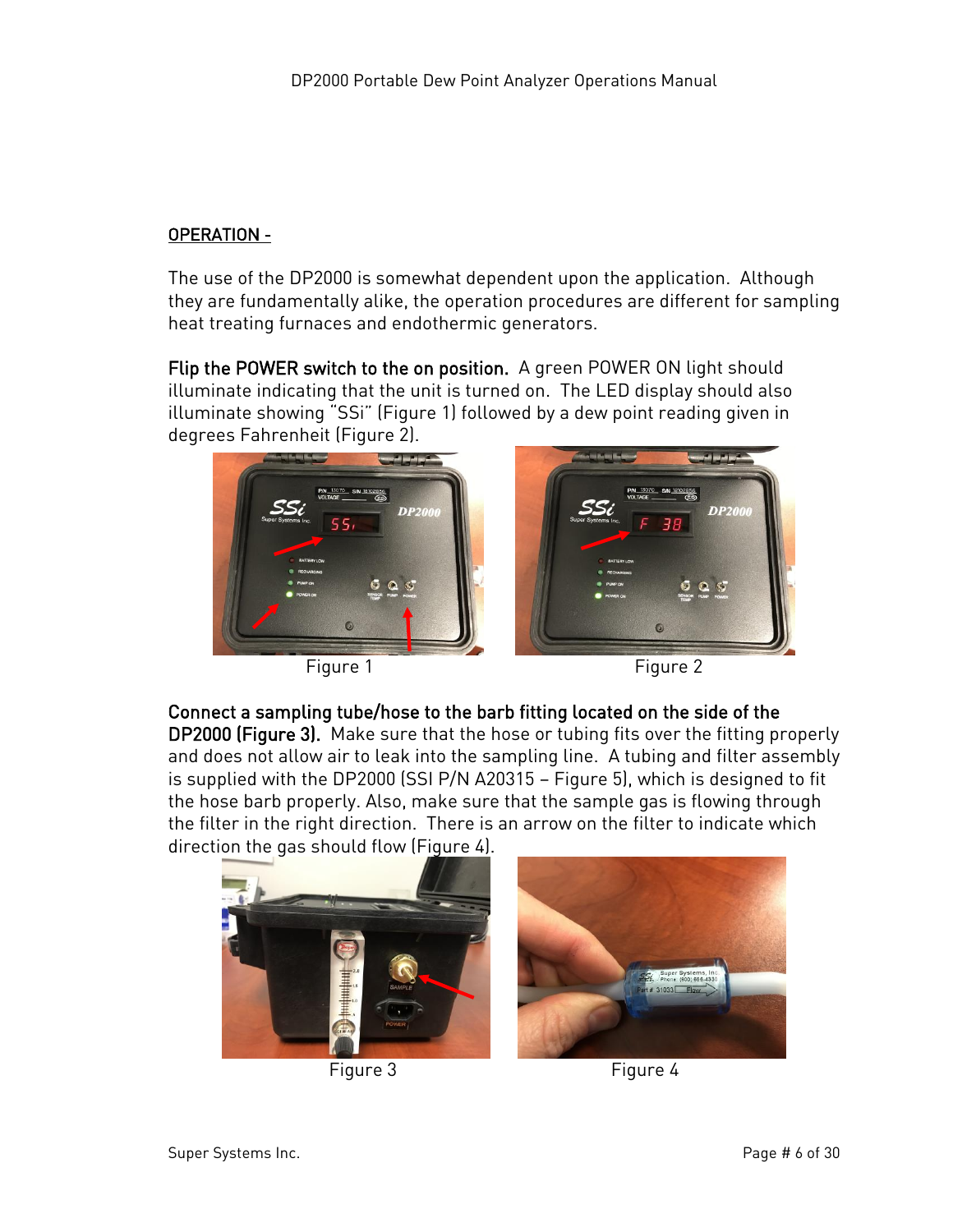If the system from which gas is being sampled is under pressure, there should be visible flow in the flow meter. Adjust the flow through the meter using the adjusting knob on the meter.

If there is no visible flow after the sampling line is connected, the pump will need to be turned on to "pull" a sample through the DP2000. Flip the PUMP switch to turn on the sampling pump. The green PUMP ON light should illuminate when the pump is on (Figure 6). You should also be able to hear the pump running (depending on the noise level at your location).



Figure 5



Figure 6

Regardless of the application, allow the DP2000 to sample gas for two to three minutes before recording any data. This assures that the sensor has achieved equilibrium in the sample gas. Also, make sure that the in-line filter (P/N 31033 or equivalent) is clean and functional. Not only will this ensure that the sample reading is not abnormally high (since soot tends to trap moisture), but it will also prevent soot and other contaminants from entering the unit and damaging the sensor.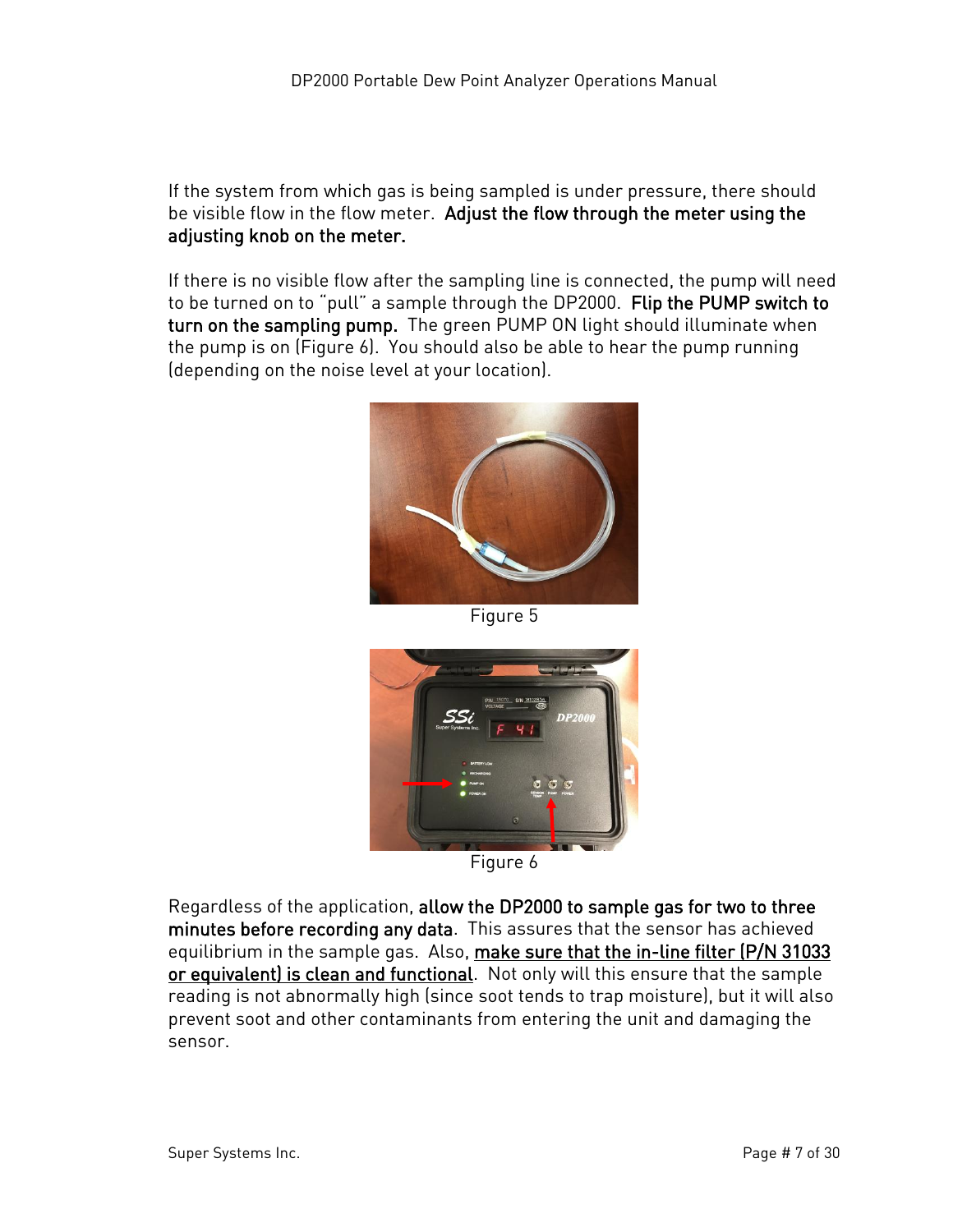The optimum flow rate of the sample gas should be between 1.5 and 2.0 cubic feet per hour (CFH) (Figure 7), although a flow rate as low as 1.0 CFH is acceptable. If the unit is reading less than 1.0 CFH, verify that there are no obstructions to the flow such as a clogged sample line or a poorly adjusted knob on the DP2000's flow meter. If these conditions do not exist, the unit may need to be returned to



SSI for replacement of the pump. The pump's life is dependent upon how frequently it is used as well as the cleanliness of the sample gas. Insufficient filtration will significantly reduce the operating life of the pump.

Heat Treat Furnace Sampling: A gas sample may be extracted from a process using the built-in pump. The sample tube from which the sample is taken out of the furnace should extend into the furnace past the HOT face of the refractory. For accurate results, a designated sample port should be used to extract the sample. SSI offers a sample port assembly (part number 20263) which is ideal for this purpose. If a designated sample port is not available, then a clean "burnoff" port on an SSi Gold Probe™, an industry leading oxygen sensor for atmosphere control, can be used. Readings taken from the burn-off port on a probe may be artificially high due to the presence of soot in the probe sheath.

Endothermic Generator Sampling: For applications under pressure, the pump should be switched off and the flow controlled by the small restriction valve on the flow meter. A flow rate between 1.5 and 2.0 CFH is ideal. The sample should be taken from the endothermic gas manifold after the gas has been cooled.

#### NOTE: Allow the sample port to blow out any soot and / or water before connecting the sample tube. Failure to do so will result in inaccurate readings and expose the sensor to potential damage.

#### <span id="page-7-0"></span>INSTRUMENT DAMAGE

The two main causes of damage to the DP2000 are the ingestion of soot and water. Both of these contaminants will cause erroneous readings in the short term, and cause long-term damage to the sensor and internal components.

#### Soot / Particulate Contaminants

When taking a sample from a furnace or a generator, care should be taken to reduce the amount of soot that enters the instrument. The in-line filter will trap these particles, but cleaning the sample line before attaching the DP2000 will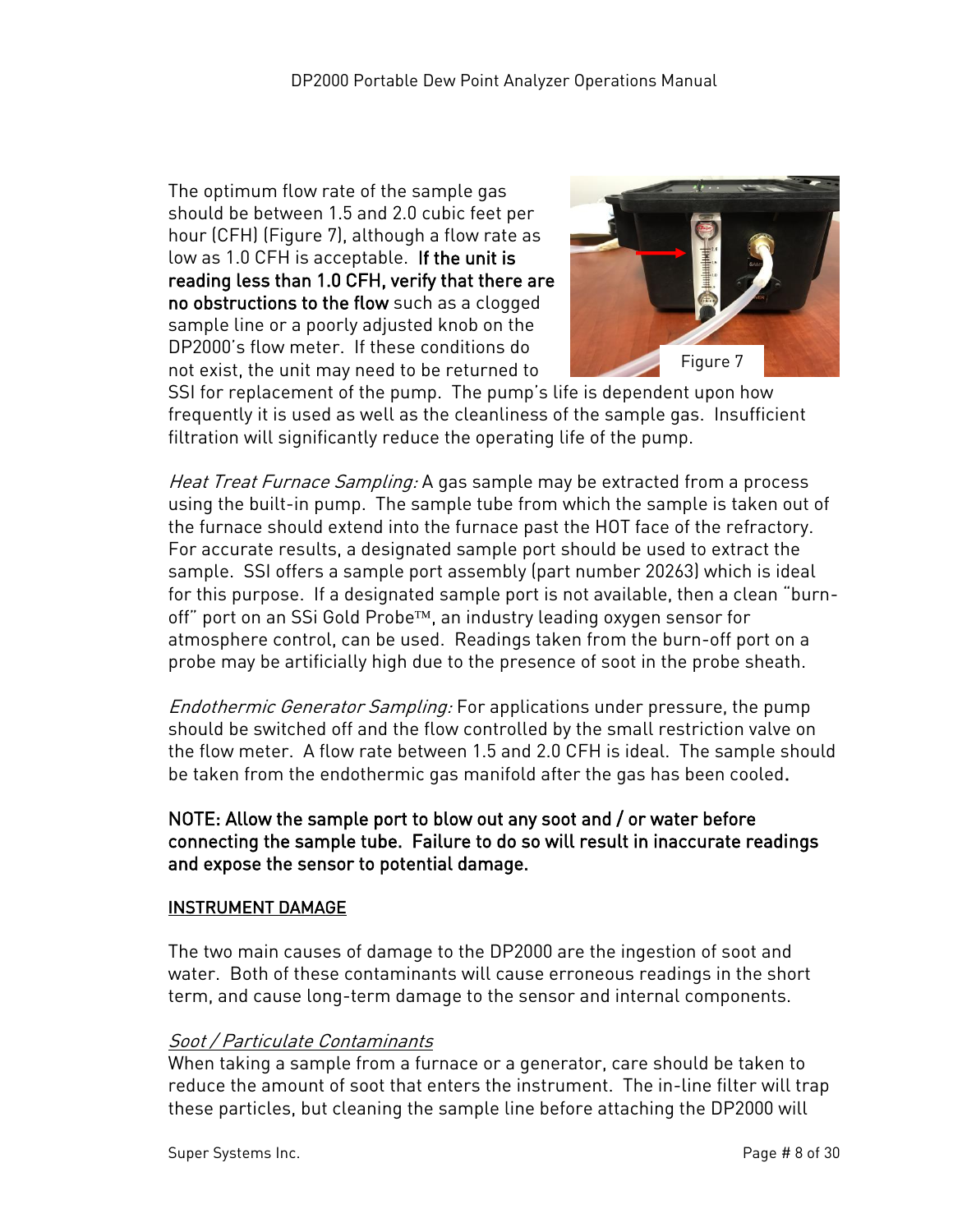increase the life of the filter. Furnace ports can be burned off by pumping air through them while hot, or by removing them from the heat and mechanically cleaning them. Generator ports should be opened before the instrument is attached to allow any particulate buildup to be blown out. It is also helpful to tap on the port while it is being blown out to eject any loose particles before the instrument is attached.

If soot is allowed to collect on the dew point sensor in the instrument, it could result in higher readings. This soot will also retain moisture than can corrode the sensor over time. The sensor tip can be cleaned by carefully removing it from the sample block (see Section 2.3 of the Field Calibration instructions) and rinsing it in isopropyl alcohol. The power should be off while this is done, and the power should remain off for at least 30 minutes after this procedure to allow all of the alcohol to completely evaporate.

#### Water / Moisture Contamination

When a furnace or generator is being started up or cooled down, the resulting gas will contain unusually high amounts of carbon dioxide and water. When the gas cool, moisture will precipitate out and become condensation inside the sample tubing assembly. Even if the furnace or generator is operating normally, residual moisture may still be present in the sample tube or plumbing system. In the same way that the ports are checked for soot (see above) they should be checked for moisture before attaching the instrument. This is especially important when taking a sample from a generator, since the sample port is usually preceded by a significant amount of plumbing. All traces of moisture should be eliminated before attaching the instrument. Failure to do so will result in erroneous measurements and could result in damage to the analyzer. The first signs of moisture in the instrument will be visible condensation in the sample tubing and an unusually high dew point. The upper range of the sensor is +80°F (27°C), so if that value is displayed on the instrument it is probably due to the presence of moisture. If this moisture is not removed, it will cause the sensor tip to corrode and will eventually require the sensor to be replaced.

To remove moisture from the instrument, the sample tubing and filter should be removed from the instrument since they will probably be wet. A dry and inert gas such as nitrogen or argon should then be flowed through the instrument (with the pump off) for as much time as it takes to dry out. This dry-out time will depend on the amount of moisture present in the instrument. The condition of the sensor can be monitored by periodically reading the dew point from the display and watching the value decrease over time. To test if it is operating properly, verify the ambient dew point against a web-based weather station that will report the ambient dew point for your area. If the displayed reading is within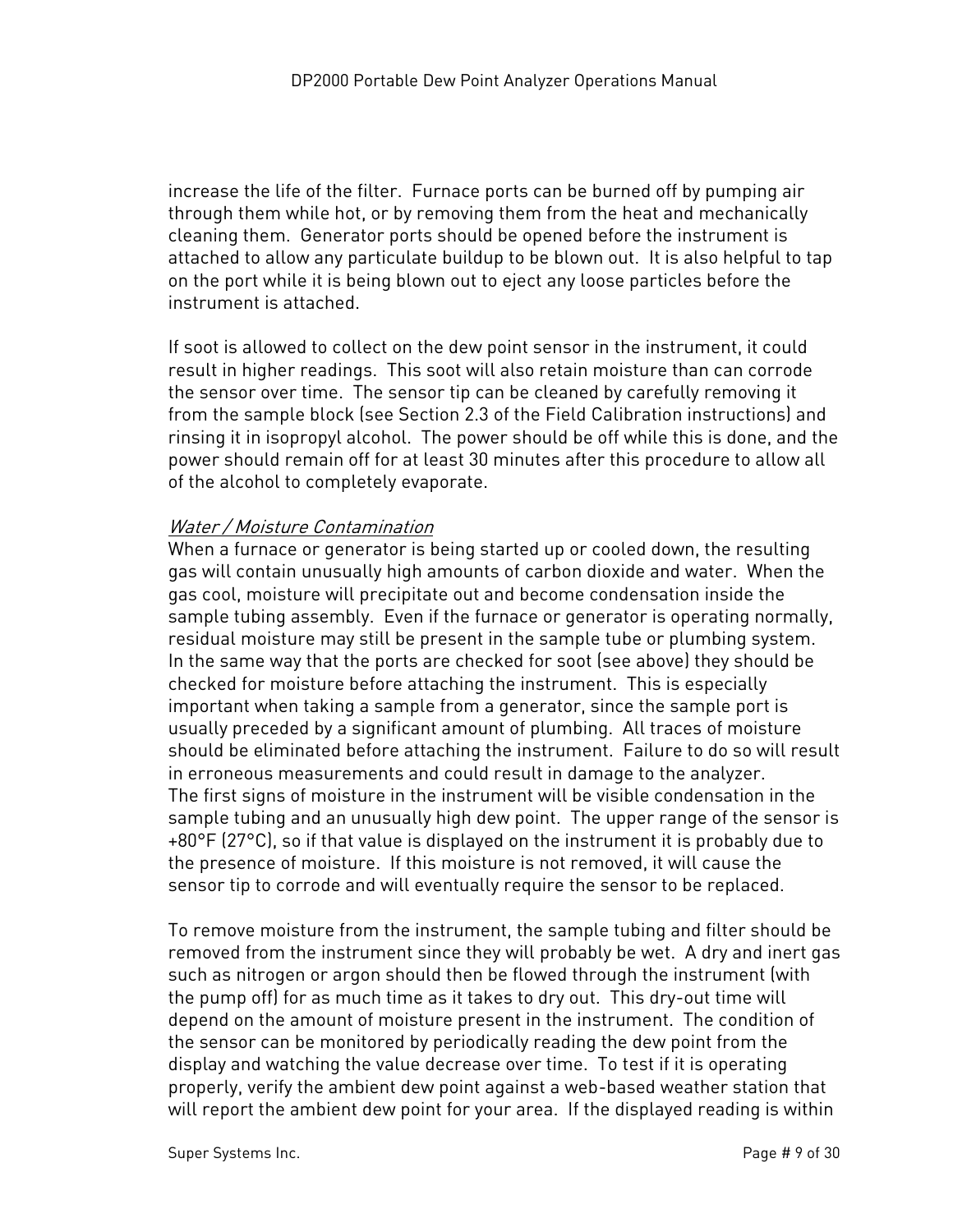three degrees (3°) of the reported dew point when the instrument is taken outside, then all of the moisture has probably been successfully removed. The wet filter and sample tubing can be re-attached after they have been completely dried out.

To prevent the possibility of moisture damaging the instrument, be sure that the measured dew point is below ambient levels before it is stored. If necessary, nitrogen or argon can be used to dry out the instrument after use.

#### <span id="page-9-0"></span>WHAT IS DEW POINT?

Dew point can be defined as the temperature at which the water vapor pressure of the gas equals the saturated water vapor pressure. In other words, it is the temperature at which condensation will just begin to occur as the gas is cooled. Dew point and relative humidity are not the same measurement. Relative humidity is the amount of water vapor in the air compared to the amount the air could hold if it was totally saturated, and it is expressed as a percentage, not a temperature. To determine dew point, two main variables are required: relative humidity and temperature. The DP2000 measures both variables to compute the displayed dew point.

#### <span id="page-9-1"></span>HOW IT WORKS –

The dew point sensor is a "dielectric ceramic" that varies its electrical capacitance with changes in relative humidity. The sensor is mounted in a short probe, which is installed in a T-fitting that allows the sample gas to flow past the sensor. The tip of this probe contains the dielectric ceramic relative humidity (RH) sensor, as well as a built in temperature sensor to determine its dry bulb temperature. Information from both of these sensors is used to compute the resultant dew point, which is displayed on the digital LED display.

#### <span id="page-9-2"></span>MAINTENANCE / SAFETY ISSUES –

One of the added features of the DP2000 is the ability to monitor the sensor's operating temperature through the built-in thermistor in the probe tip. The temperature of the sample gas can be determined by pressing the switch labeled "Sensor Temp". It is spring loaded, so it will automatically return to displaying dew point.

Maintaining proper sensor temperature will prevent the premature failure of the sensor. The operating temperature of the sensor should remain below  $140^\circ$  F (60C) at all times. Periodic checks of the sensor temperature will verify that the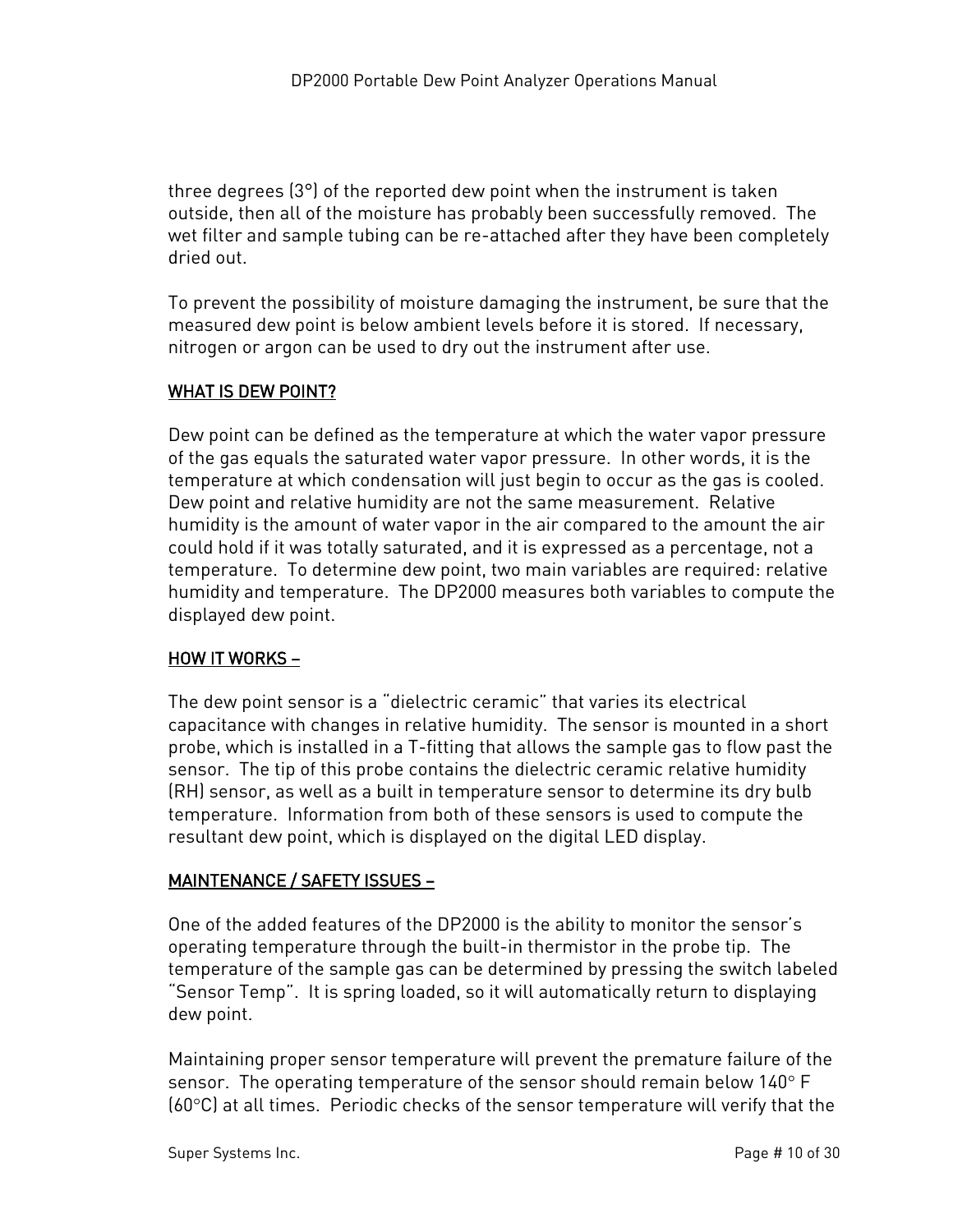sensor is not being exposed to excessive heat. If these periodic checks show a high sensor temperature, then the length of sample tubing should be increased to allow for adequate cooling of the sample before it passes the sensor tip. Continuous operation of the DP2000 Dew Point Analyzer will lead to premature failure, since many the internal components are not designed for uninterrupted use. If continuous monitoring of Dew Points is required, please contact Super Systems, Inc. at 513-772-0060 to inquire about products intended specifically for this application.

#### <span id="page-10-0"></span>FACTORY CALIBRATION –

Factory calibration is recommended every six months if the unit is used regularly. SSI's calibration is NIST traceable and includes a numbered "Certificate of Calibration". This certificate also indicates the accuracy of the analyzer before and after calibration. Please contact Super Systems, Inc. at 513- 772-0060 for more information regarding this service.

#### <span id="page-10-1"></span>FIELD CALIBRATION –

It is also possible to calibrate the DP2000 in the field, which will require the optional calibration kit (Part Number 31030). The instructions for a field calibration are shown here, however please feel free to contact Super Systems at 513-772-0060 if you would like to review the process with us before you begin.

The calibration kit consists of two bottles of saturated salt solution in which each bottle generates a precise relative humidity percentage (R.H. %) value. One bottle is 11.3% R.H., and the other is 75.3% R.H. These two specific calibration points are already pre-programmed into the microprocessor board.

- 1.0 Open the unit
	- 1.1 Remove the aluminum faceplate of the DP2000 by removing the single allen-head cap screw located at the bottom front of the faceplate. After the screw has been removed, carefully lift the front of the faceplate and slide it towards you about an inch. After the faceplate has been removed, it can temporarily be rested in the lid of the open case, to allow access to the components inside. This plate will still be connected to the interior circuit boards, so care should be taken to maintain all existing connections.
- 2.0 Locate the key components within the unit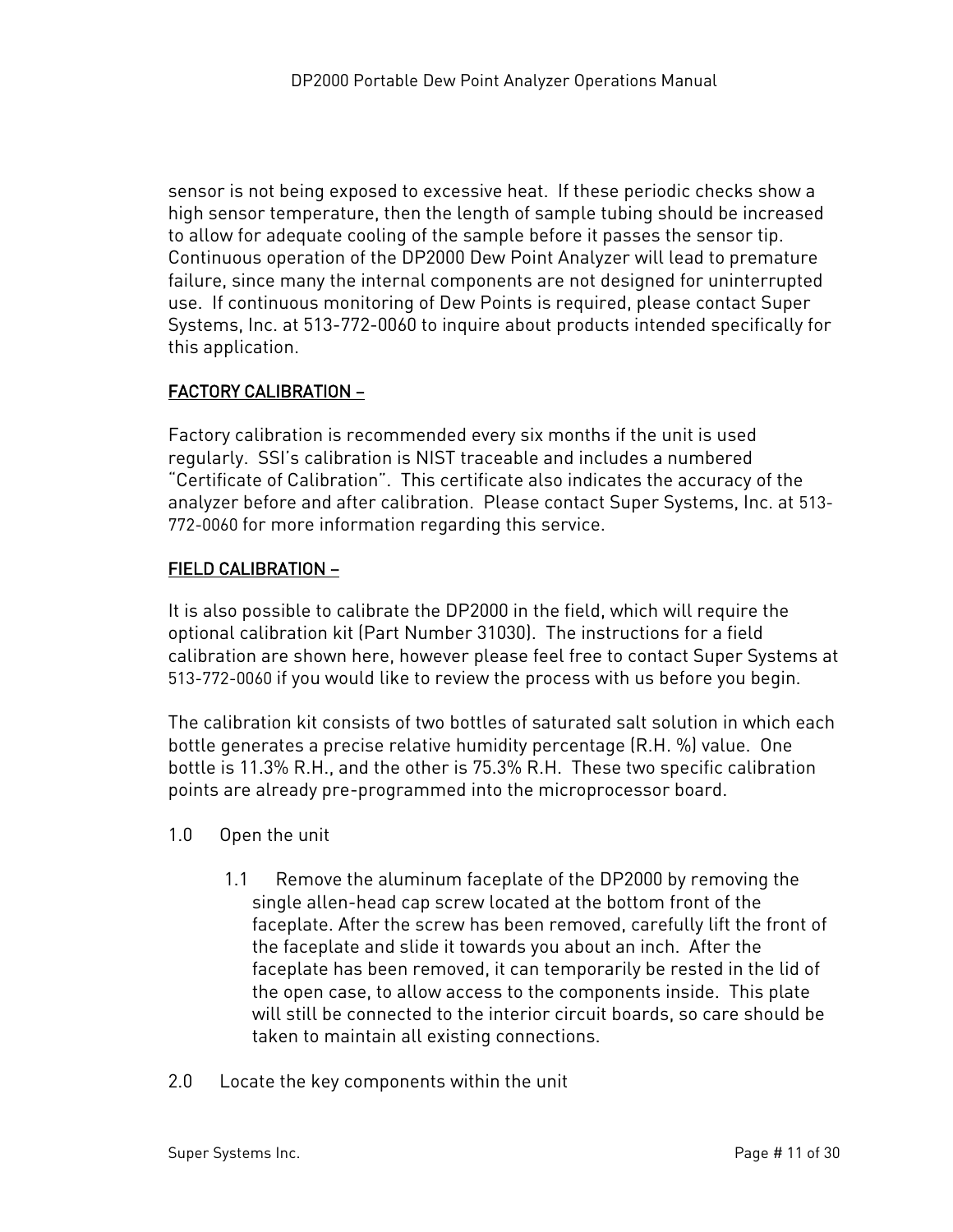2.1 The microprocessor board is located in the front left side of the unit. This board contains three very small buttons that are used for calibration. Two are next to one another, and they are marked "75.3%" and "11.3%", while the other has no label. The unmarked button is the "Calibrate" button. The approximate locations of each button are shown on this diagram:



- 2.2 The sensor-sampling chamber is located in the back left of the unit. It is the gray rectangular box with brass barb fittings on either side with a black plastic gland protruding from the center.
- 2.3 The **sensor probe** is positioned in the sensor-sampling chamber. It is held in place by the nut on the black plastic gland.
- 3.0 Remove the sensor probe from the sensor sampling chamber.
	- 3.1 Loosen the black plastic gland nut and slowly slide the sensor probe out through the airtight seal. Care must be taken when removing this sensor probe, since the tip is very delicate and can be easily damaged if it is mishandled. Note that the probe has white mark at the wire entry point, which must be aligned with corresponding white mark in plastic gland when it is re-inserted in the sampling chamber.
- 4.0 Install the sensor probe into the 75.3% salt solution.
	- 4.1 Slip the black sensor gland (supplied in the calibration kit) over the sensor probe with the sensor tip protruding from the threaded end of the gland and the sensor wires being flush with the top of the rubber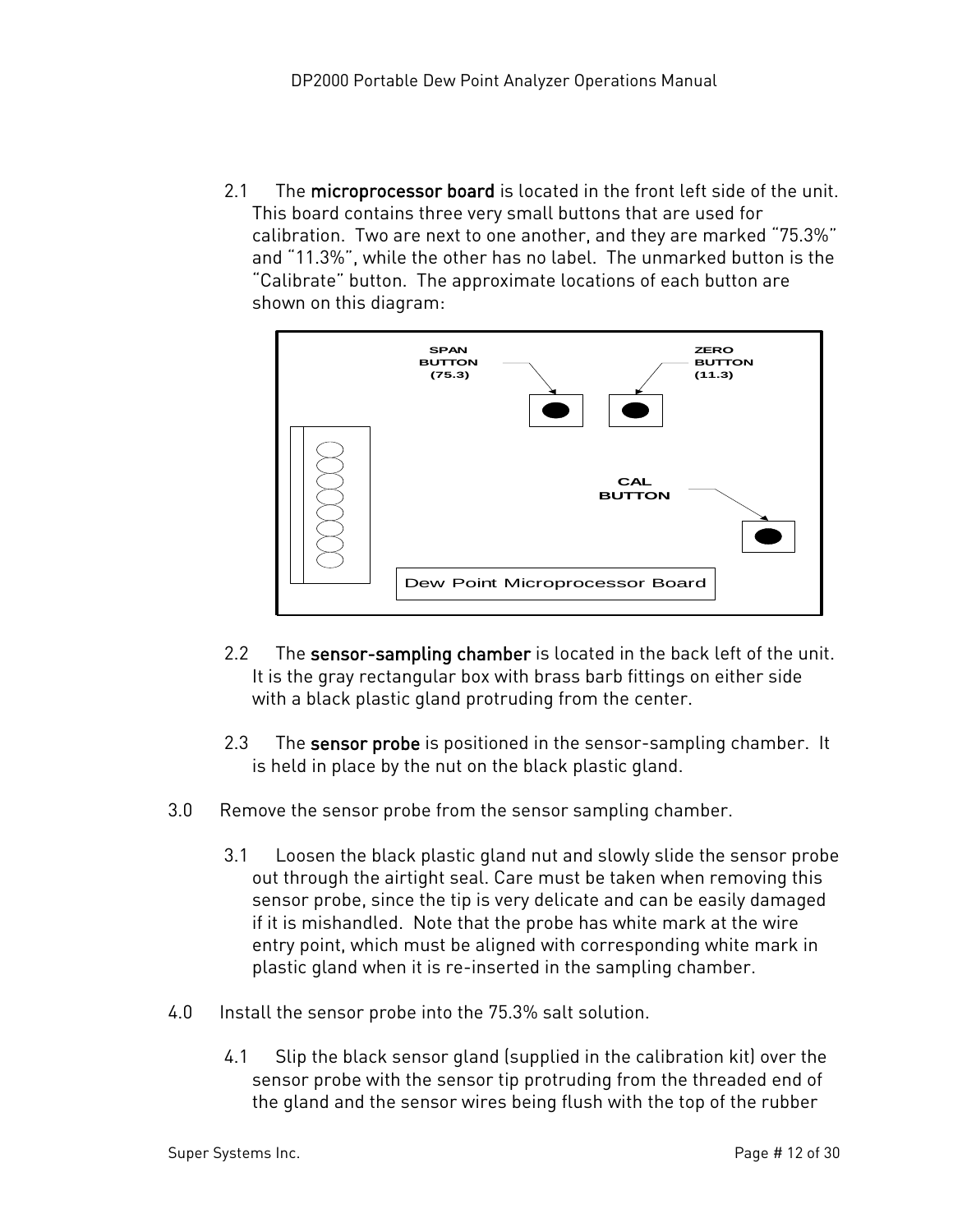o-ring in the gland. Tighten the gland around the sensor. This does not need to be done with a wrench or other tools, but it does need to be tight enough to prevent ambient air from contaminating the humidity level of the sampling chamber.

- 4.2 Remove the cap of the 75.3% salt solution and install the sensor gland (with the sensor) into the salt solution. To increase the life of the calibration salts, an effort should be made to minimize the amount of time that the salt solution is exposed to the ambient air.
- 5.0 Allow the sensor to reach equilibrium with the calibration salt.
	- 5.1 With the power to the unit still turned off, leave the sensor in the calibration salt for a minimum of eighteen (18) hours. It is acceptable to leave the sensor in the salt solution for a longer period of time, even a few days, if desired.
- 6.0 Begin the 75.3% (Span) calibration process.
	- 6.1 After leaving the sensor in the salt for at least eighteen (18) hours, turn the unit on. The reading on the display is not important at this point.
	- 6.2 Simultaneously press the "75.3%" and "Calibration" buttons on the microprocessor board.
- 7.0 Verify the 75.3% (Span) calibration.
	- 7.1 Do not be concerned if the unit does not display 75.3, since it is not supposed to match the value of the calibration salt.
	- 7.2 Use the "Sensor Temp" switch on the faceplate of the unit to determine and record the sensor temperature.
	- 7.3 Look up this temperature on the "Theoretical Dew Point Values for Calibration Verification" chart located in the back of this manual. Appendix "A" will show the temperature values in Fahrenheit, and Appendix B will show the temperature values in Celsius.
	- 7.4 Next to the appropriate temperature, note the number in the corresponding column titled "75.3%". This should match with the dew point that is shown on the display of the DP2000.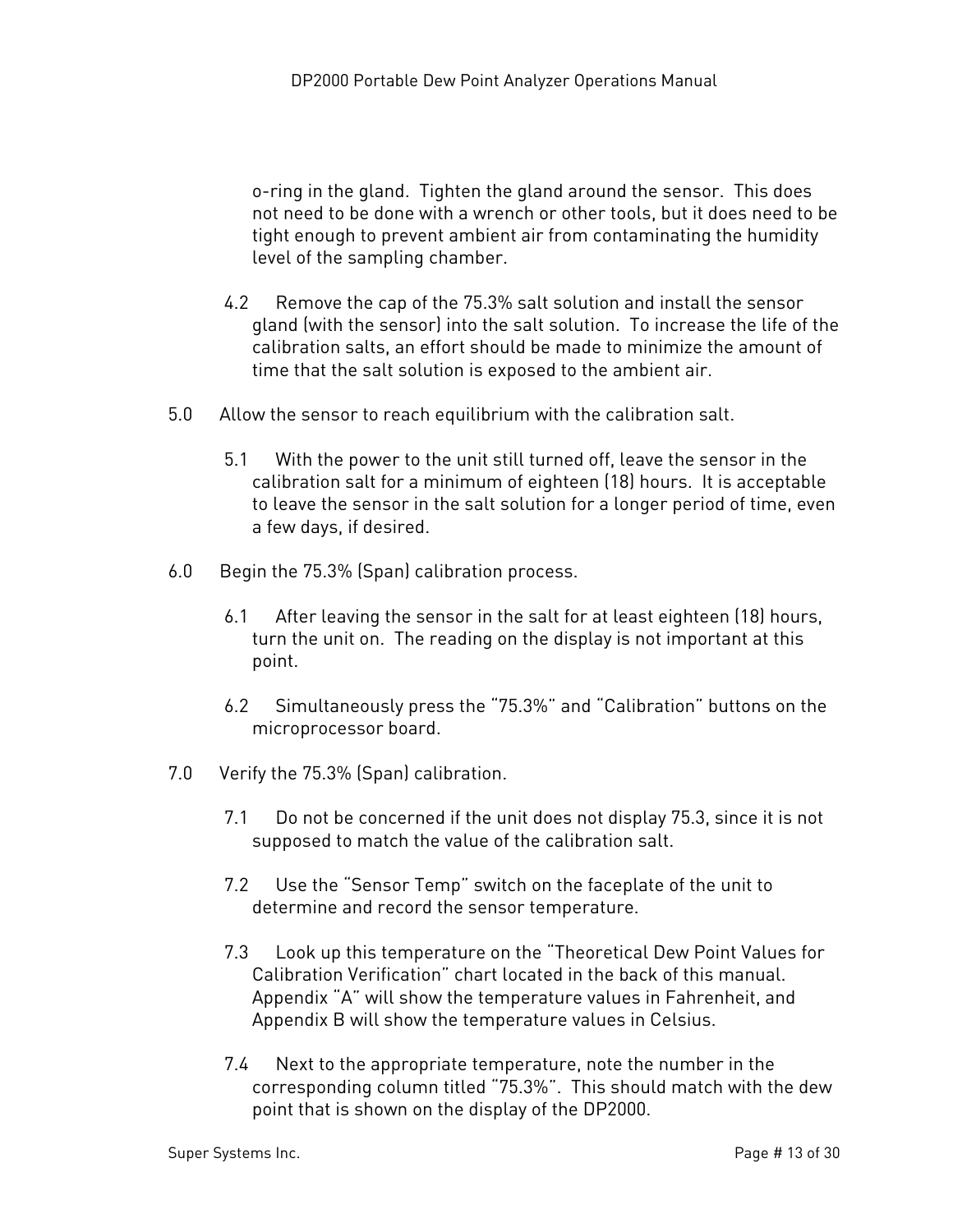- 8.0 Determine the acceptability of the reading.
	- 8.1 The value printed on the chart in Appendix A is a theoretical value, and some variation can be expected. When a calibration is performed at SSI, we certify (in writing) that the unit displays within +/- 1 degree of the theoretical value after it has been calibrated. We would not consider a calibration to be successful unless it is within +/- 1 degree, however in the case of a field calibration, this degree of accuracy may or may not be required. The degree of accuracy that is acceptable is determined by the policy of the person performing the calibration.

NOTE: Keep in mind that the DP2000 only displays even numbers, and not tenths of a degree. Therefore, a reading of 65°F could be as low as 64.50 or as high as 65.49.

- 9.0 Allow the sensor to achieve equilibrium at ambient atmosphere.
	- 9.1 After the 75.3% (Span) calibration has been completed, remove the sensor from the calibration salt and replace the cap on the salt.
	- 9.2 Leave the sensor probe in the gland and while the unit is still on, allow it to achieve equilibrium at the ambient atmosphere in the room. This is accomplished by simply leaving the sensor exposed to ambient air for between two and three minutes. You will know when this has been accomplished when the numbers on the display begin to stabilize.
- 10.0 Install the sensor probe into the 11.3% salt solution.
	- 10.1 Remove the cap of the 11.3% salt solution and install the sensor gland (with the sensor) into the salt solution. To increase the life of the calibration salts, an effort should be made to minimize the amount of time that the salt solution is exposed to the ambient air.
	- 10.2 Turn the unit off.
- 11.0 Allow the sensor to reach equilibrium with the calibration salt.
	- 11.1 With the power to the unit still turned off, leave the sensor in the calibration salt for a minimum of 24 hours. It is acceptable to leave the sensor in the salt solution for a longer period of time, even a few days, if desired.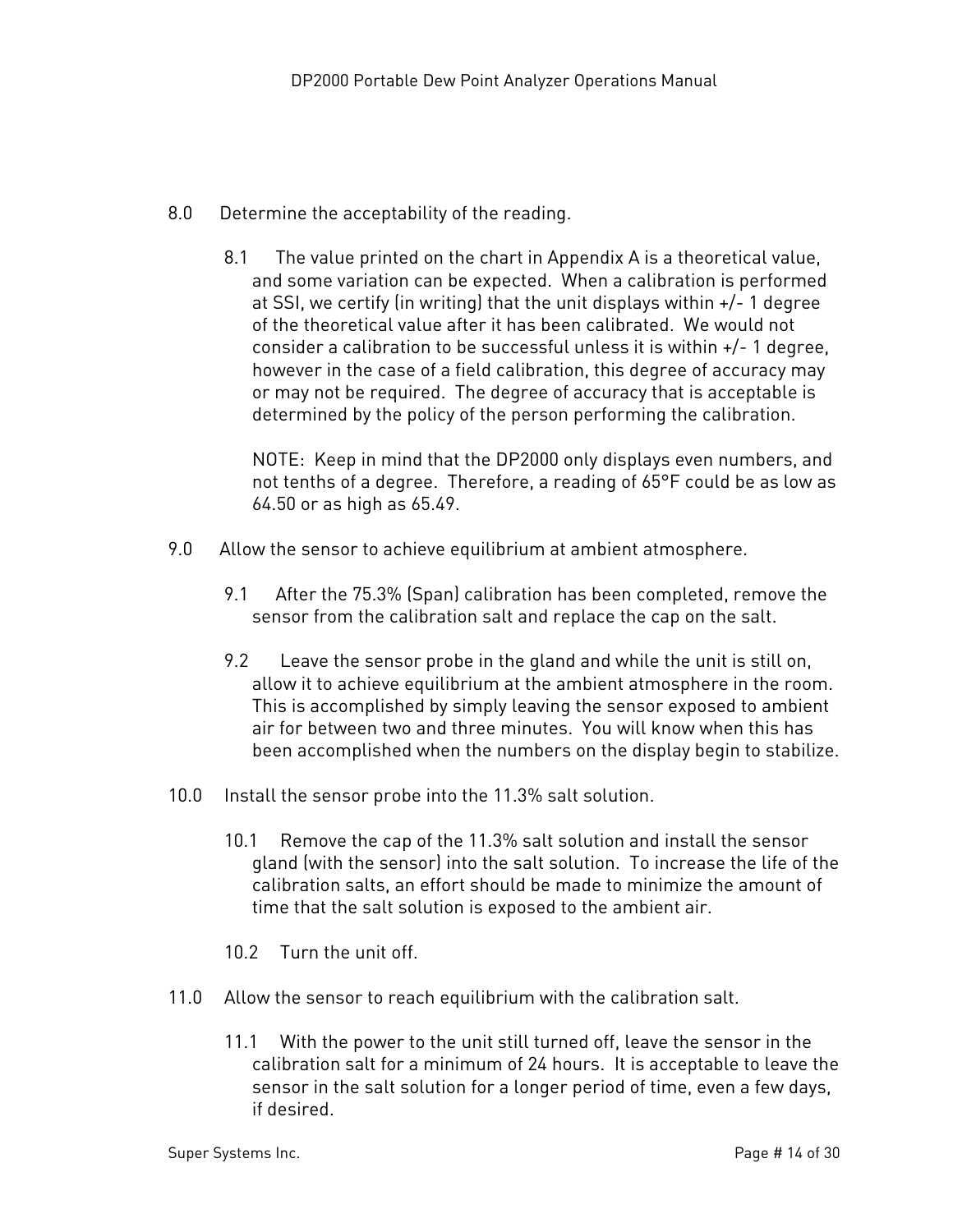- 12.0 Begin the 11.3% (Zero) calibration process
	- 12.1 After leaving the sensor in the salt for at least twenty-four (24) hours, turn the unit on. The reading on the display is not important at this point.
	- 12.2 Simultaneously press the "11.3%" and "Calibration" buttons on the microprocessor board.
- 13.0 Verify the 11.3% (Zero) calibration
	- 13.1 Do not be concerned if the unit does not display 11.3, since it is not supposed to match the value of the calibration salt.
	- 13.2 Use the "Sensor Temp" switch on the faceplate of the unit to determine and record the sensor temperature.
	- 13.3 Look up this temperature on the "Theoretical Dew Point Values for Calibration Verification" chart located in the back of this manual. Appendix "A" will show the temperature values in Fahrenheit, and Appendix B will show the temperature values in Celsius.
	- 13.4 Next to the appropriate temperature, note the number in the corresponding column titled "11.3%". This should match with the dew point that is shown on the display of the DP2000.
- 14.0 Determine the acceptability of the reading
	- 14.1 The value printed on the chart in Appendix A is a theoretical value, and some variation can be expected. When a calibration is performed at SSI, we certify (in writing) that the unit displays within +/- 1 degree of the theoretical value after it has been calibrated. We would not consider a calibration to be successful unless it is within +/- 1 degree, however in the case of a field calibration, this degree of accuracy may or may not be required. The degree of accuracy that is acceptable is determined by the policy of the person performing the calibration.

NOTE: Keep in mind that the DP2000 only displays even numbers, and not tenths of a degree. Therefore, a reading of 18°F (-7.8°C) could be as low as 17.50°F (-8.06°C) or as high as 18.49°F (-7.51°C).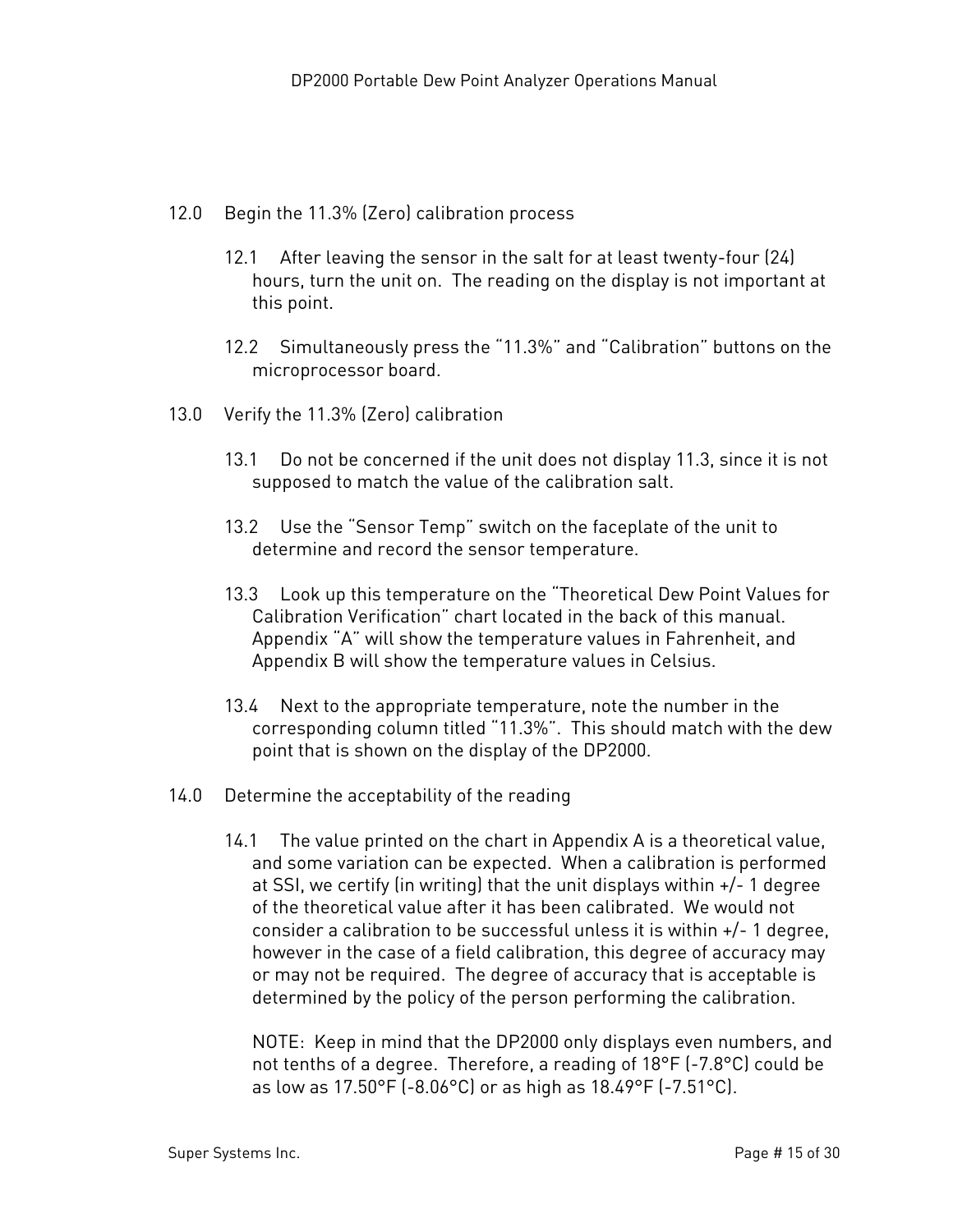- 15.0 Allow the sensor to achieve equilibrium at ambient atmosphere
	- 15.1 After the 11.3% (Zero) calibration has been completed, remove the sensor from the calibration salt and replace the cap.
	- 15.2 Leave the sensor probe in the gland and while the unit is still on, allow it to achieve equilibrium at the ambient atmosphere in the room. This should take between two and three minutes. You will know when this has been accomplished when the numbers on the display begin to stabilize.
- 16.0 Re-assemble the unit
	- 16.1 After the calibration process has been completed, remove the sensor probe from the gland and return it to the sensor-sampling chamber, taking care to position it properly. The white mark on the sensor probe should face towards the right of the sensor-sampling chamber (at 3:00 if it were the face of a clock.). If the white mark is not visible, then it should be placed so the sample flow directly strikes the face of the mirror on the sensor tip (the sample flows from right-toleft). In other words, the mirror should face the incoming gas stream.
	- 16.2 Hand-tighten the black sensor gland to prevent air from leaking out of the sampling chamber.
	- 16.3 Slide the faceplate into position with the back posts going into the corresponding holes as the faceplate slides back.
	- 16.4 Verify that the system is leak proof by turning on the pump and placing a finger over the sample inlet port. The flow meter on the side of the unit will drop to zero if there are no leaks. If a leak is detected, make sure that all tubing connections are tight, especially the black sensor gland.
	- 16.5 After the unit has passed the leak test, re-fasten the screw into the faceplate and tighten it.
- 17.0 Make sure that all caps are replaced on the calibration salts, and return the DP2000 to service.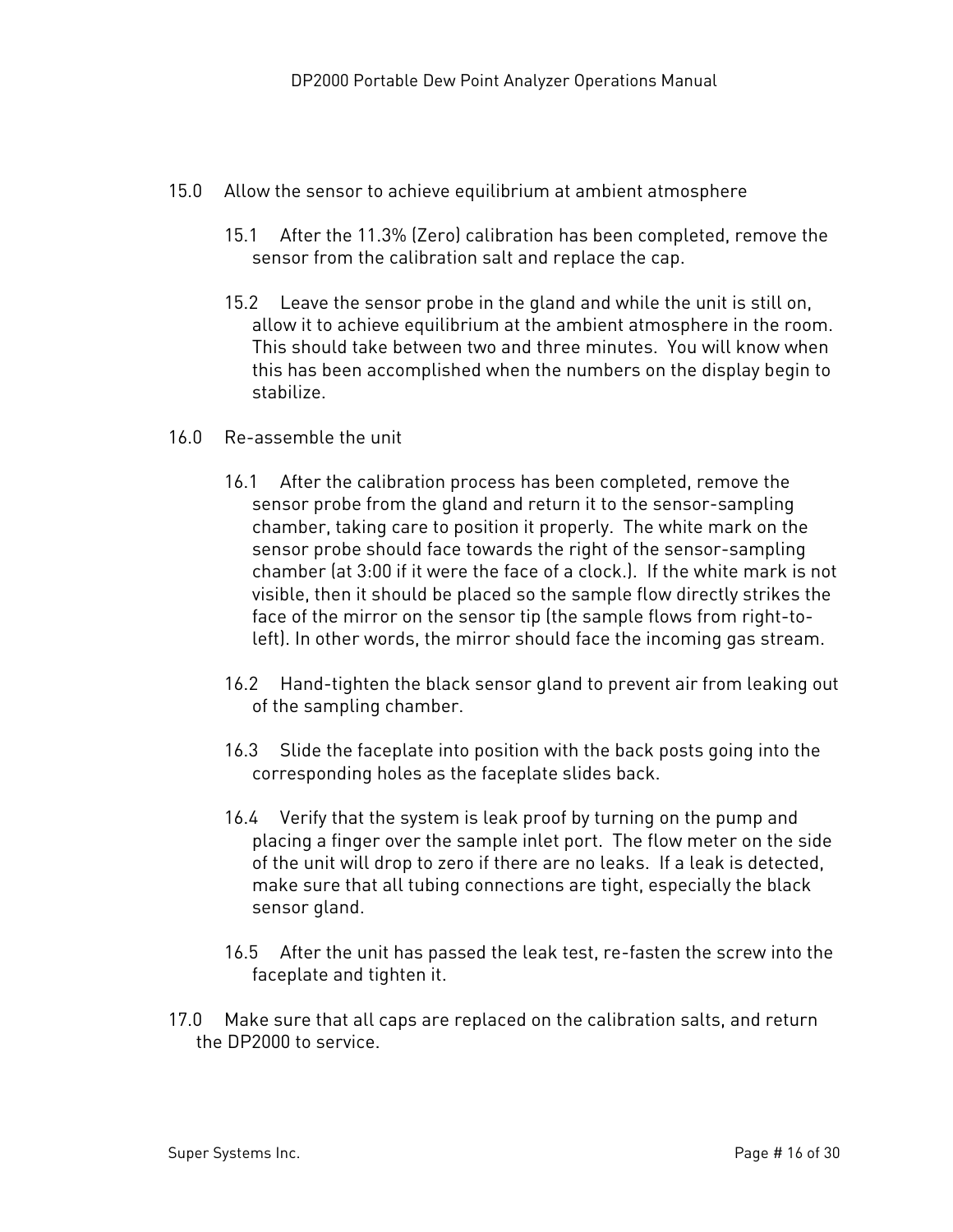#### <span id="page-16-0"></span>RECHARGING THE MODEL DP2000 –

The internal 12V gel cell battery has enough power to run the analyzer for approximately 8 hours, although after many charge/discharge cycles some loss of battery life can be expected. When it is time to recharge the unit, a red "Battery Low" light will illuminate. When this light comes on, the unit will operate for an additional one to two hours before the battery is unable to power the unit and it shuts off.

A full recharge will take 16 hours, however the analyzer can be used while it is recharging. It can also be left on charge for as long as you want, with no harm to the battery. A green "Recharging" light will come on to verify that the unit is charging, and this light will go out automatically when it is completely charged.

For maximum battery life, it is recommended that the battery be discharged before it is recharged. The battery does not need to be completely discharged however, there is a correlation between the number of times that a battery is charged and the life span of the battery. By keeping the number of times the battery is recharged to a minimum, the battery life can be increased.

To charge the analyzer, plug the power cord into any 110 VAC outlet.

The instrument is not intended for use with 220 VAC power unless it has been specifically set up accordingly at the factory. If this has been done, the serial number plate will indicate 220 VAC operation.

#### <span id="page-16-1"></span>TROUBLESHOOTING -

#### <span id="page-16-2"></span>Unit doesn't power up:

#### Verify that the battery has been charged. See RECHARGING THE MODEL DP2000

section to make sure that the battery has been charged according to instruction. If the unit has been charged, but still won't power up, attempt to power up the unit with the power cord connected to a 110 VAC outlet. If the unit will power up only when the power cord is plugged in, the battery may be bad. Please contact Super Systems, Inc. at 513-772-0060 for more information regarding the replacement of the battery.

Verify that the unit has power. Verify that the unit has been charged properly. Connect the power cord and plug it into a 110 VAC outlet. If the unit still will not power up with the power cord is plugged in, there may be significant damage to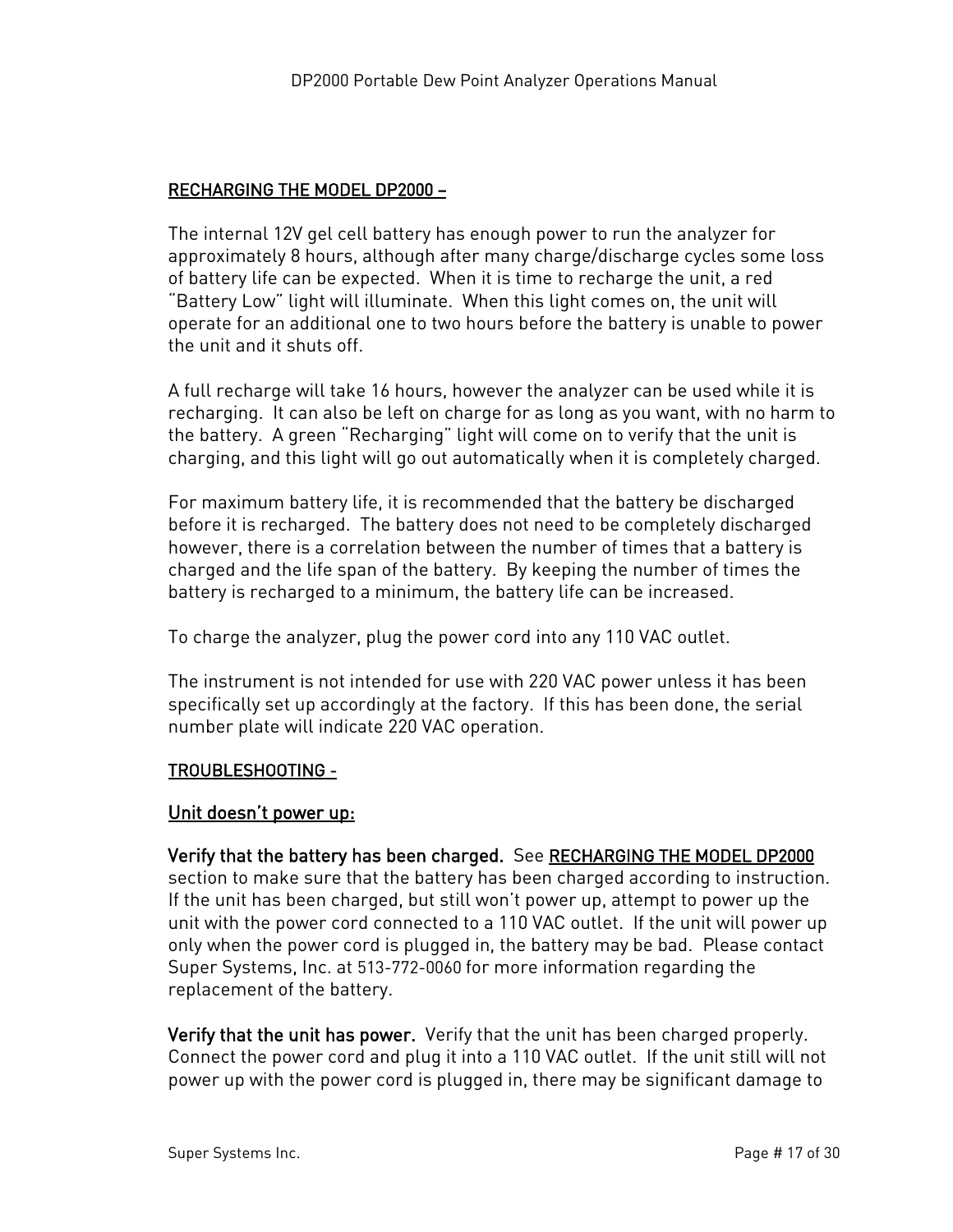the unit. Please contact Super Systems, Inc. at 513-772-0060 for more information regarding this issue.

#### <span id="page-17-0"></span>Dew point reading shows +80°F (or a high reading) and never drops:

The upper range of the sensor is +80°F (27°C). If that value is displayed, it likely indicates the presence of moisture in the sample tubing or on the dew point sensor tip. If this moisture is not removed, it will cause the sensor tip to corrode and will eventually require the sensor to be replaced.

First, check the dew point sensor tip for obvious signs of moisture, corrosion, and/or damage causing high readings. Remove power from the DP2000. Make sure that it is not plugged into a power source and that the POWER switch is off. Open the case by loosening the Allen head screw located in the bottom of the face plate (Figure 8). Loosening this screw requires a 1/8" Allen wrench. Lift up the face plate, but be careful of the wires connecting the face plate to the case (Figure 9).



Loosen the black plastic compression fitting that holds the dew point sensor (Figure 10).





Pull out the sensor and visually inspect it for visible moisture. Older units use a sensor shown in Figures 11 and 12. New units use a sensor shown in Figure 13.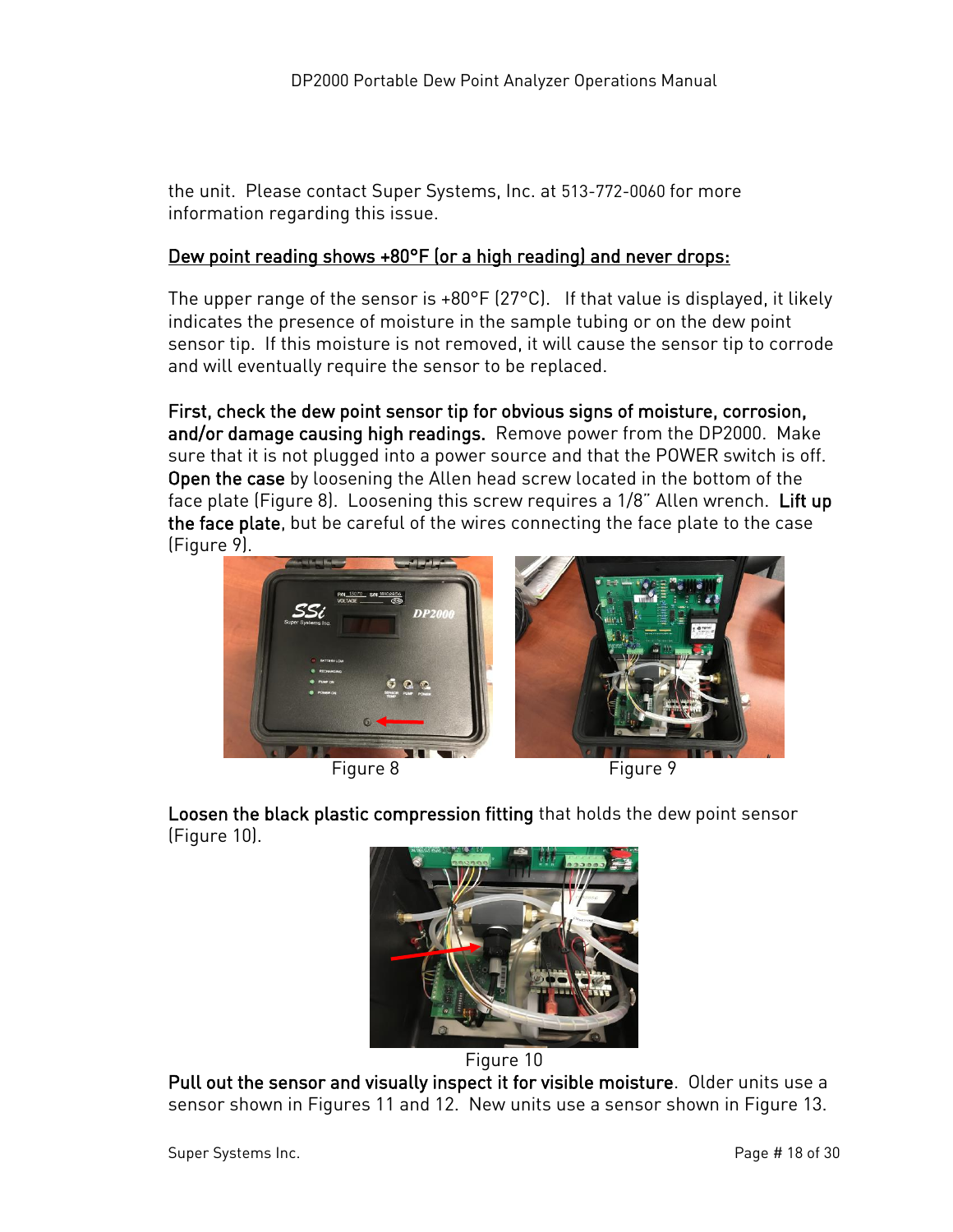The older sensor has a plastic protective end that can be unthreaded and removed for a more close examination. Removing the protective end exposes a mirror and wire leads around it. The newer sensor has an aluminum protective cover that cannot be removed. Look for signs of visible moisture on the sensor or any other signs of contamination due to prolonged exposure to moisture.







Figure 11 Figure 12 Figure 13

Some examples of sensor damage due to prolonged exposure to excessive moisture on an older model sensor are shown below (Figures 14 – 16).







Water droplets present on the mirror indicates that the sensor has been exposed to excessive moisture at some point. That moisture needs to be removed. DO NOT ATTEMPT TO REMOVE THE MOISTURE FROM THE SENSOR WITH A CLOTH OR COMPRESSED AIR AS THIS CAN PERMANENTLY DAMAGE THE SENSOR.

There are a few ways to remove the moisture from the sampling lines and DP2000. The method used will depend on how much time the user can afford to be without measurements from the DP2000 analyzer.

# Drying out the Model DP2000:

The easiest way to remove moisture is to flow dry compressed air\*, nitrogen, or argon through the analyzer, until the dew point reading drops and stabilizes. This can take up to two days depending on the amount of moisture in the sampling lines and analyzer.

\*Dry compressed air is compressed air produced by a facility air compressor that has flowed through a desiccant or refrigerated air dryer with a dew point of 40°F (4°C) or less.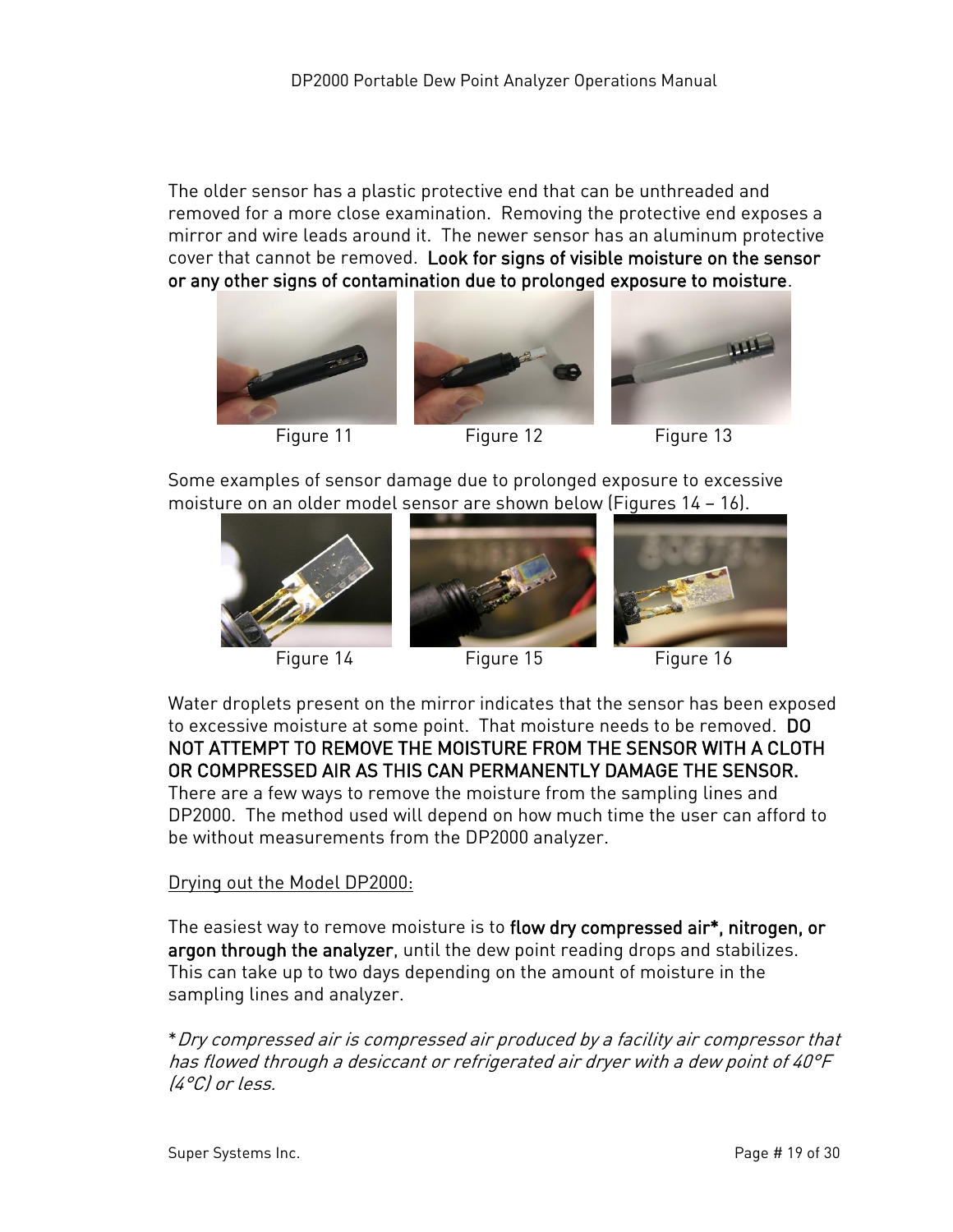The in-line filter is the first place where moisture tends to collect. Upon examination, there may not be any visible moisture in the filter element, but there may still be a significant amount of moisture in the element. Remove the in-line filter and replace it. This will help reduce the time required to dry out the DP2000.

With the filter element replaced, test the DP2000 to see if it is operating properly. Verify the ambient dew point against a web-based weather station that will report the ambient dew point for your area. If the displayed reading is within three degrees (3°) of the reported dew point when the instrument is taken outside, then all of the moisture has probably been successfully removed. The wet filter and sample tubing can be re-attached after they have been completely dried out. The filter element will regain all of its original filtering properties after it has dried out.

#### Option 1:

Connect a dry gas source to the sampling line of the DP2000. Verify that the pressure is low (less than 2 psi) to prevent damage to the dew point sensor. Adjust flow through the DP2000 to 1.5 to 2 CFH of flow indicated by the flow meter on the side of the DP2000. Allow gas to flow through the unit and monitor the dew point reading from the sensor. As the sample line and sensor dry out, the dew point reading should drop and stabilize.

#### Option 2:

Moisture can be removed from the sampling line much more quickly if the lines are disconnected and blown out with dry compressed air, nitrogen, or argon. Below are steps to remove moisture with that method.

Isolate the sampling line from the atmosphere gas source to the DP2000 sample inlet by disconnecting it on both ends. Higher pressures can be used for this process as long as the lines have been disconnected at both ends and no sensing equipment or filters are exposed to the high pressure gas. Blow gas through the sampling line for as long as it takes to remove any visible moisture from the line. Reconnect the line at both ends.

Lift the face plate of the DP2000 (reference Figure 8 & 9) and disconnect the tubing between where the sample gas enters the unit and the Sensor Sampling Block. Blow gas through the sampling line for as long as it takes to remove any visible moisture from the line. Reconnect the tubing at both ends.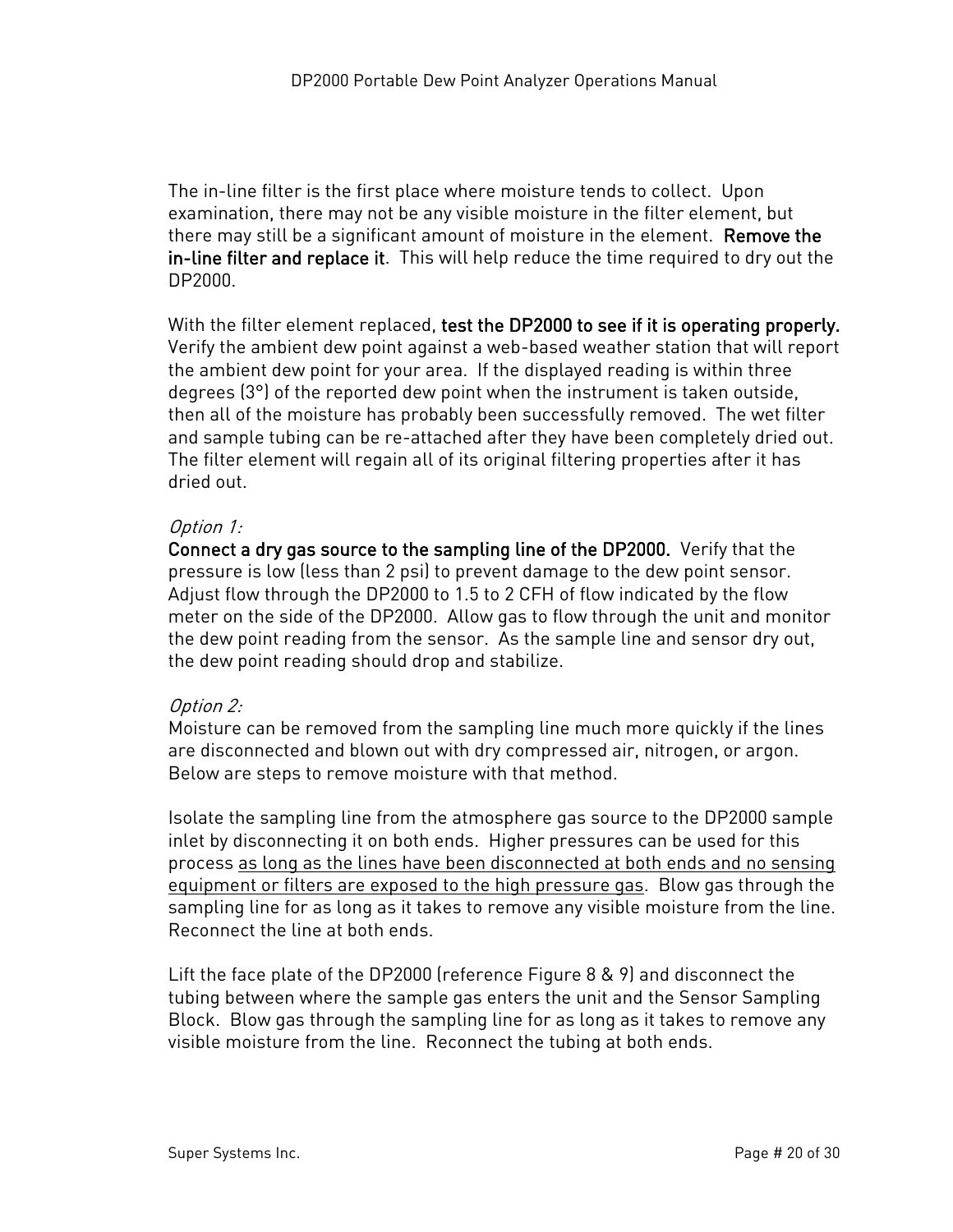

Figure 17

Remove the dew point element from its housing by loosening the compression nut (reference Figure 10). Visually inspect the element for any signs of moisture. If there is any moisture on the element, low pressure gas must be flowed past the element, until the element is dry. DO NOT ATTEMPT TO REMOVE THE MOISTURE FROM THE ELEMENT WITH A CLOTH OR COMPRESSED AIR AS THIS CAN PERMANENTLY DAMAGE THE ELEMENT.

With the element out of its housing, disconnect the tubing on both ends and blow gas through the housing, until all of the moisture has been removed (Figure 18). A dry cloth or paper towel can also be used to remove moisture from inside the housing. Reconnect the tubing and reinstall the dew point element.



Remove the tubing at both ends between the dew point element housing and the inlet of the sample pump (Figure 19). Blow out the tubing to remove the moisture. Reconnect the tubing.



Figure 19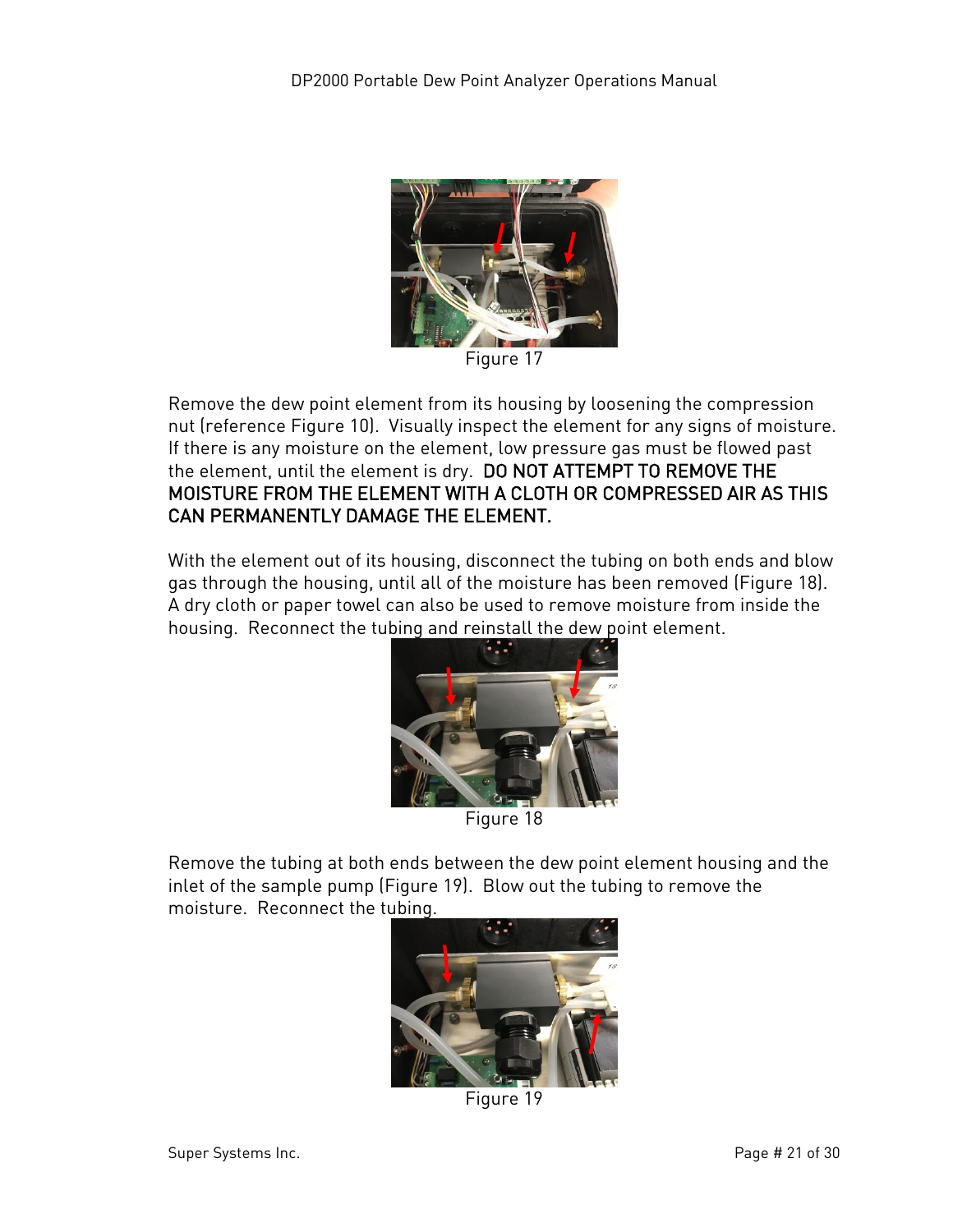Remove the tubing at both ends between the sample pump outlet and the inlet of the flow meter (Figure 20). Blow out the tubing to remove the moisture. Reconnect the tubing.



Figure 20

Visually inspect the flow meter for signs of moisture in the flow tube where the black float is located. If necessary, blow dry gas through the flow meter, until all of the moisture is removed. Reconnect the tubing.

Disconnect the tubing between the flow meter and sample gas outlet at the top of the Simple Dew housing. Blow out the tubing with dry gas, until all of the moisture is removed. Reconnect the tubing.



Figure 21

To test if it is operating properly, verify the ambient dew point against a webbased weather station that will report the ambient dew point for your area. If the displayed reading is within three degrees (3°) of the reported dew point when the instrument is taken outside, then all of the moisture has probably been successfully removed. The wet filter and sample tubing can be re-attached after they have been completely dried out. The filter element will regain all of its original filtering properties after it has dried out.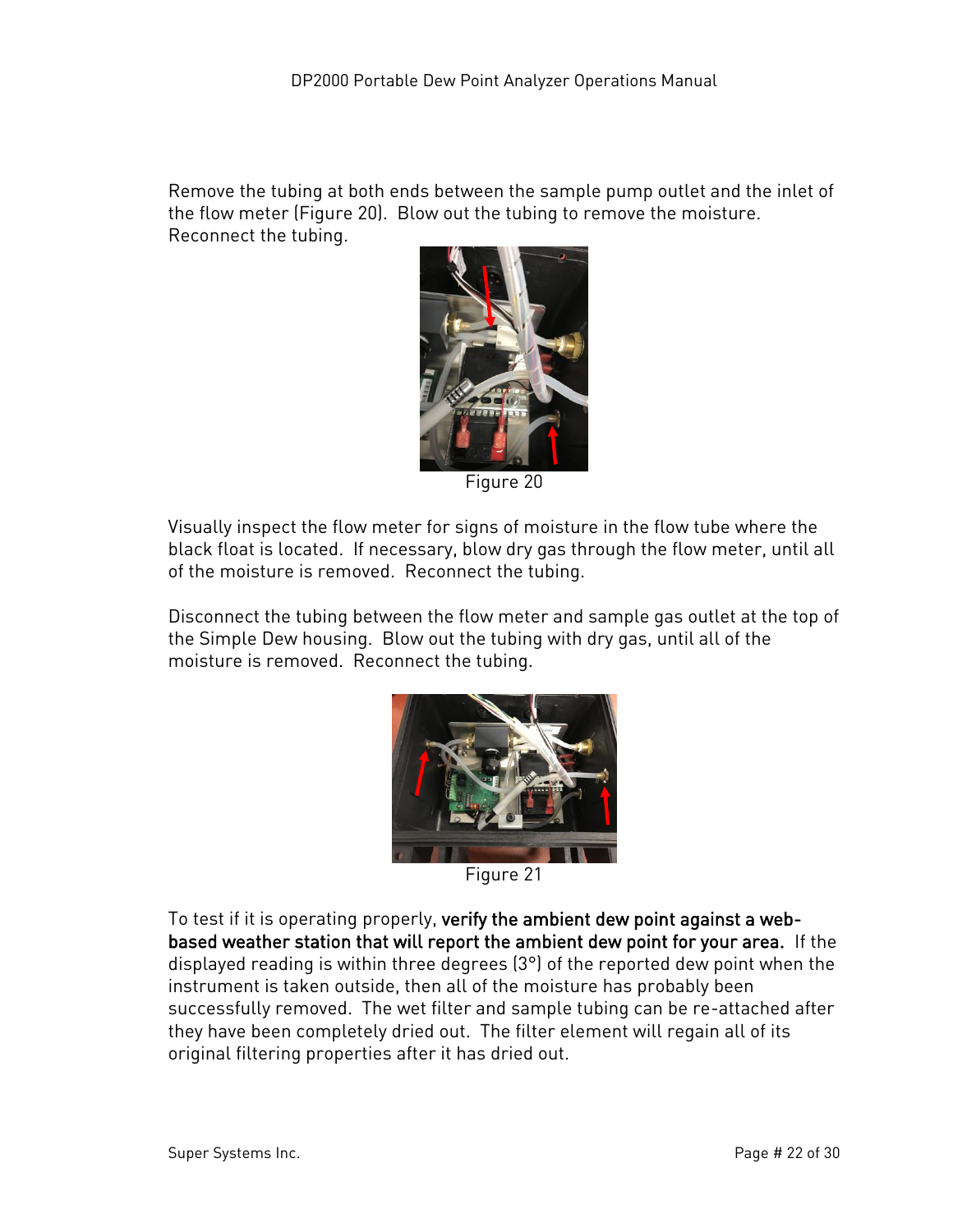To prevent the possibility of moisture damaging the instrument, be sure that the measured dew point is below ambient levels before it is stored. If necessary, dry compressed air, nitrogen, or argon can be used to purge the instrument after use.

If the DP2000 still reads 80°F (27°C) after completing the procedure to dry out moisture, please contact Super Systems, Inc. at 513-772-0060 for more technical support as the sensor is likely damaged and will need to be replaced.

#### <span id="page-22-0"></span>No visible flow is shown in the flow meter:

#### Sampling Pump Does Not Function When Energized:

Verify that the unit is powered up and the pump is turned on. Listen for the sound of the pump (normally, the pump is loud enough to hear when it is energized). If the pump does not sound like it is energizing, please contact Super Systems, Inc. at 513-772-0060 for more technical support. Otherwise, if the pump is running, see below for additional troubleshooting tips.

#### Sampling Pump Does Function When Energized:

Follow the *Option 2* instructions in the Troubleshooting section labeled, Drying out the Model DP2000:, to verify that the internal tubing is clean and free of any moisture, dirt, and debris.

Verify that the pump seals are still good. Open the flow control valve on the flow meter (reference Figure 3). To do this, turn the black knob on the bottom of the flow meter counter-clockwise (or to the left) as much as possible. With the sampling pump running, open the face pate (reference Figures 8 & 9) and verify that the tubing connected to the outlet of the sampling pump is actually connected and hasn't come loose (reference Figure 20). Verify that the tubing is also still connected to the bottom of the flow meter (also reference Figure 20). Disconnect the tubing from the sampling pump inlet (reference Figure 19) and flow meter outlet (reference Figure 21).

#### Check the flow through the meter to see if it is at least 1.5 CFH. If not,

disconnect the tubing to the bottom of the meter and physically feel if there is any air coming out of the pump. You can do this by putting the tubing up to your lips or tongue to feel air flow. If you can't feel any air flow, disconnect the other end of the tubing from the sampling pump outlet and blow compressed air through the tubing to verify that there is no blockage in the tubing. Reconnect the tubing. If this does not help, the seals have probably failed and the pump needs to be replaced. Please contact Super Systems, Inc. at 513-772-0060 for more technical support.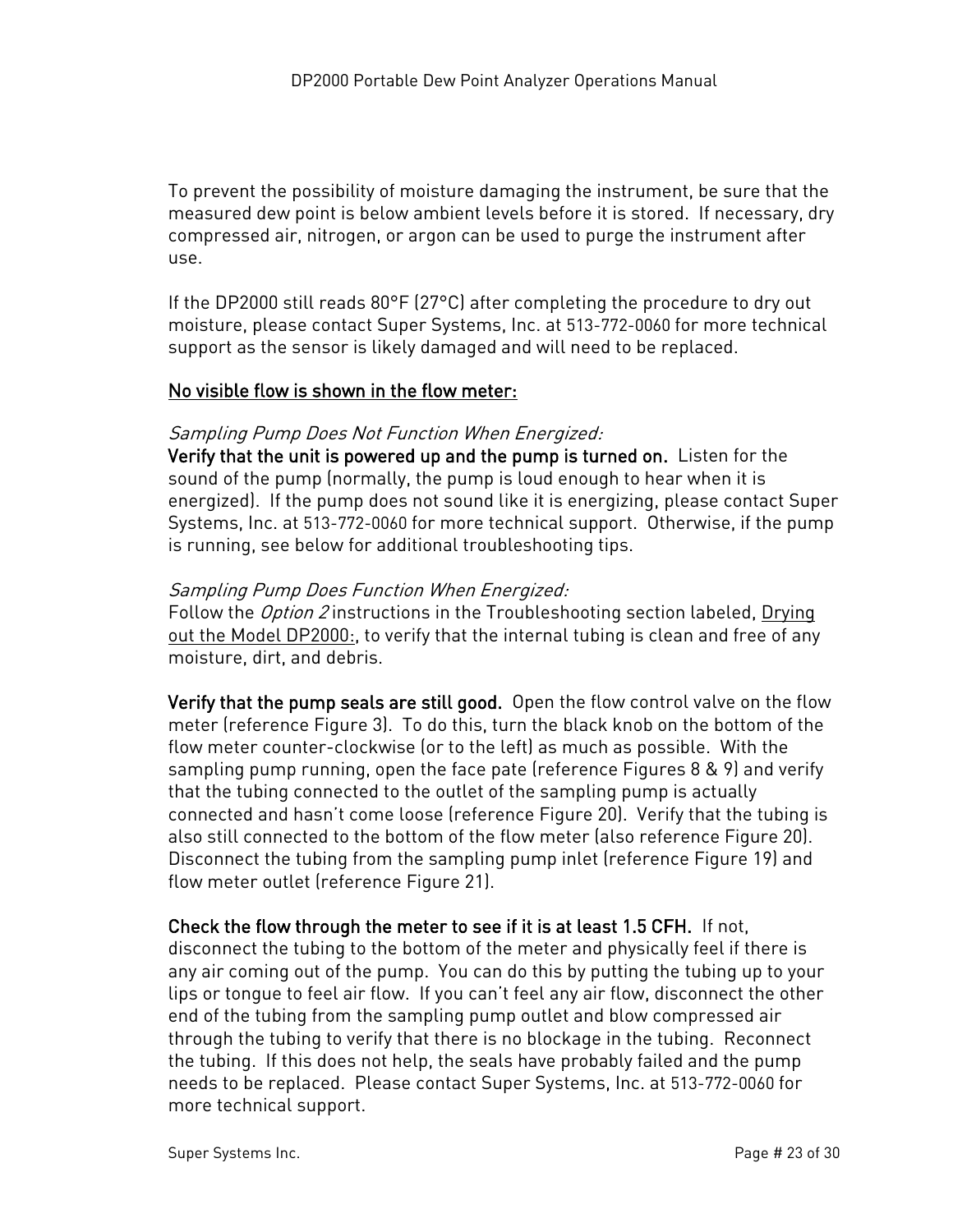If disconnecting the tubing from the flow meter inlet allows air to flow out of the tube that you can feel, the issue may be with the flow meter. Turn off the pump and power to the DP2000. Close the lid and physically rotate the DP2000 so that the flow meter is upside down in relation to its normal position. Verify that the indicator ball inside freely moves when the unit is rotated. If the indicator ball does not move, it may be frozen in the meter. See the section below about cleaning the flow meter or contact Super Systems, Inc. at 513-772-0060 for more technical support.

#### Cleaning the Flow Meter:

Remove the tubing from the inlet and outlets of the flow (reference Figures 20 & 21). Blow dry air, nitrogen, or argon through the flow meter to free the indicator ball. If necessary, flow isopropyl alcohol through the meter and then flow air through the meter to free the ball. Re-connect the sample supply tubing at the bottom of the meter and see if there is any flow shown through the meter. If so, reconnect the sample tubing to the top of the meter. If flow stops, the sample tubing out of the meter may be clogged. Isolate that tubing and blow clean, dry air through the tubing. Reconnect the tubing and check for flow.

#### <span id="page-23-0"></span>Display appears to be locked up and never changes (not at 80°F):

Disconnect power to the unit and wait for 30 seconds. Reapply power to the unit and verify the display. If the unit still appears to be "frozen," please contact Super Systems, Inc. at 513-772-0060 for more technical support.

#### <span id="page-23-1"></span>Display reads -50°F (indicating that the sensor failed):

Please contact Super Systems, Inc. at 513-772-0060 for more technical support.

#### <span id="page-23-2"></span>Display reads higher than normal and does not match other dew point equipment:

If soot is allowed to collect on the dew point sensor in the instrument, it could result in higher readings. This soot will also retain moisture than can corrode the sensor over time. Please contact Super Systems, Inc. at 513-772-0060 for more technical support.

#### <span id="page-23-3"></span>RETURNING THE UNIT TO SSI –

This analyzer contains some components that may require periodic replacement based on the amount of use that the unit experiences and the methods in which it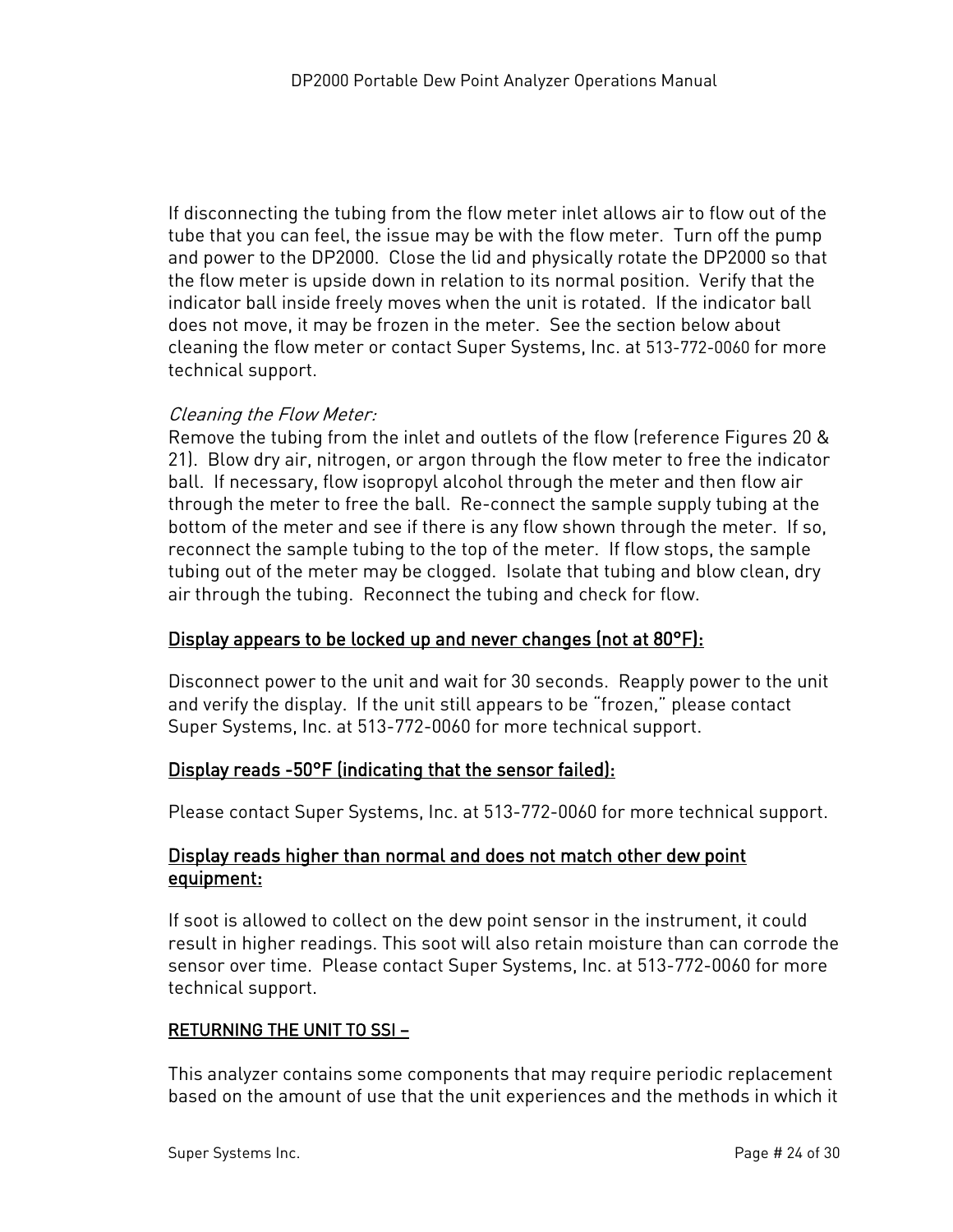is used. If service on the unit is necessary, it should be sent back to Super Systems, Inc. in the original packaging for repair. If the original packaging is not available, the analyzer should be surrounded by impact-absorbing materials and placed in a box. It is the responsibility of the shipper to ensure that the DP2000 arrives at SSI undamaged.

Before shipping the analyzer, please call 513-772-0060 to receive a Return Materials Authorization (RMA) number. The shipping address that should be used for returns is:

> Super Systems, Inc. ATTN: RMA #XXXX 7245 Edington Drive Cincinnati, OH 45249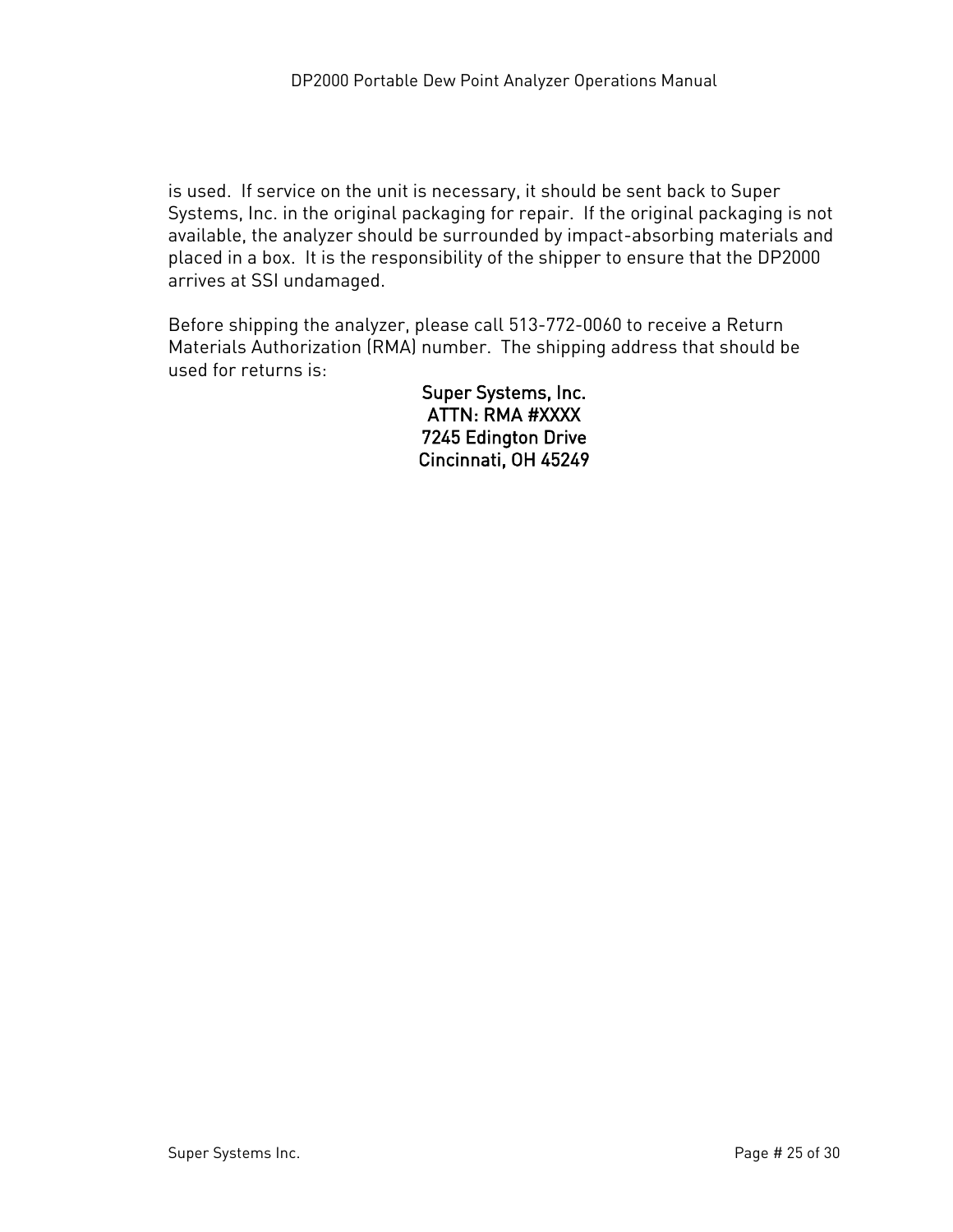#### <span id="page-25-0"></span>WARRANTY

#### Limited Warranty for Super Systems Products:

The Limited Warranty applies to new Super Systems Inc. (SSI) products purchased direct from SSI or from an authorized SSI dealer by the original purchaser for normal use. SSI warrants that a covered product is free from defects in materials and workmanship, with the exceptions stated below.

The limited warranty does not cover damage resulting from commercial use, misuse, accident, modification or alteration to hardware or software, tampering, unsuitable physical or operating environment beyond product specifications, improper maintenance, or failure caused by a product for which SSI is not responsible. There is no warranty of uninterrupted or error-free operation. There is no warranty for loss of data—you must regularly back up the data stored on your product to a separate storage product. There is no warranty for product with removed or altered identification labels. SSI DOES NOT PROVIDE ANY OTHER WARRANTIES OF ANY KIND, INCLUDING, BUT NOT LIMITED TO, THE IMPLIED WARRANTIES OR CONDITIONS OF MERCHANTABILITY AND FITNESS FOR A PARTICULAR PURPOSE. SOME JURISDICTIONS DO NOT ALLOW THE LIMITATION OF IMPLIED WARRANTIES, SO THIS LIMITATION MAY NOT APPLY TO YOU. SSI is not responsible for returning to you product which is not covered by this limited warranty.

If you are having trouble with a product, before seeking limited warranty service, first follow the troubleshooting procedures that SSI or your authorized SSI dealer provides.

SSI will replace the PRODUCT with a functionally equivalent replacement product, transportation prepaid after PRODUCT has been returned to SSI for testing and evaluation. SSI may replace your product with a product that was previously used, repaired and tested to meet SSI specifications. You receive title to the replaced product at delivery to carrier at SSI shipping point. You are responsible for importation of the replaced product, if applicable. SSI will not return the original product to you; therefore, you are responsible for moving data to another media before returning to SSI, if applicable. Data Recovery is not covered under this warranty and is not part of the warranty returns process. SSI warrants that the replaced products are covered for the remainder of the original product warranty or 90 days, whichever is greater.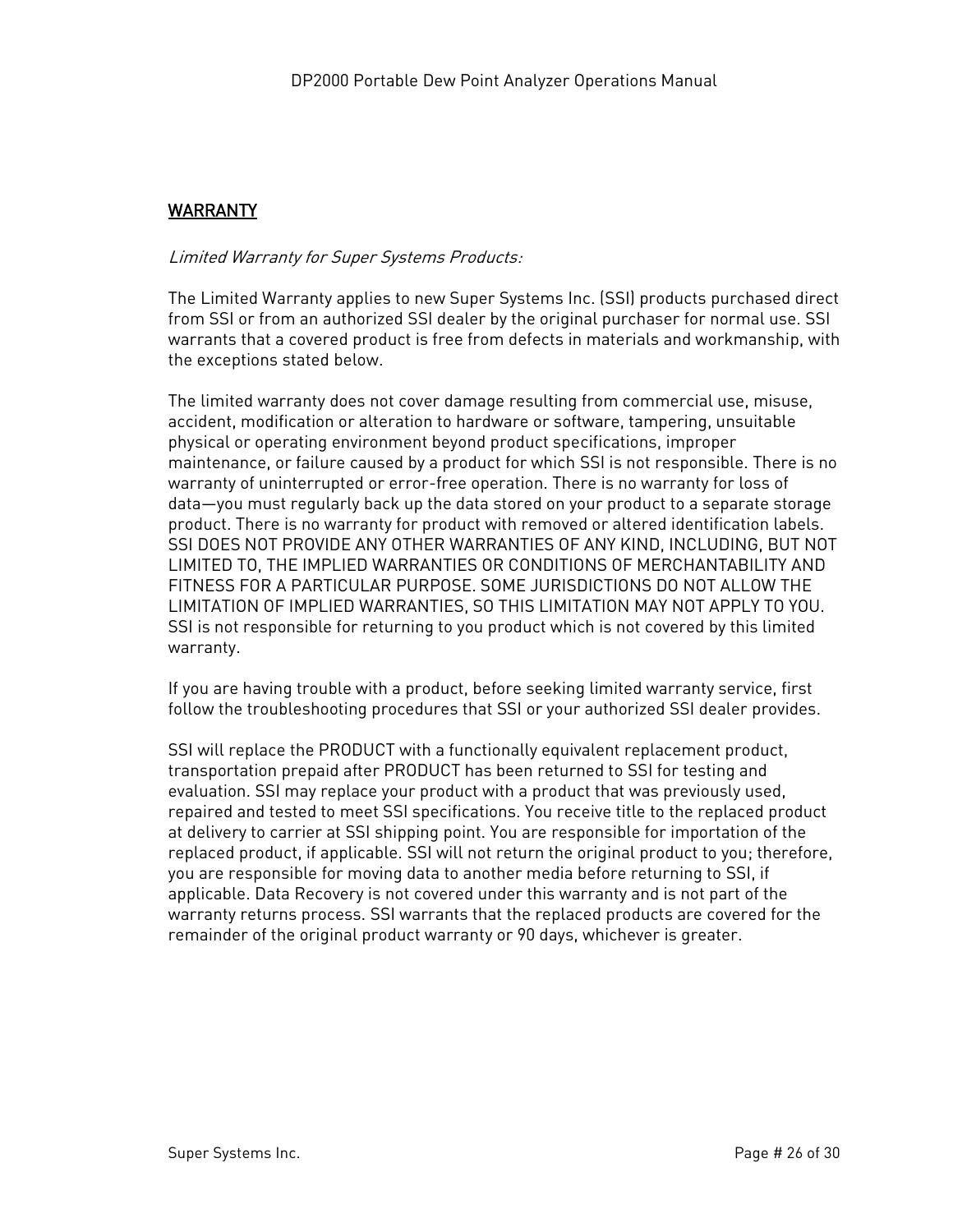#### <span id="page-26-0"></span>SPARE PARTS –

To simplify the ordering of replacement parts, the following is a list of some of the components that may be requested:

| <b>Description</b>                       | <b>Part Number</b> |
|------------------------------------------|--------------------|
| <b>Factory Calibration</b>               | 13045              |
| <b>Calibration Kit</b>                   | 31030              |
| Filter                                   | 31033              |
| Rechargeable Battery                     | 31037              |
| Dew Point Sensor Assembly                | A20881             |
| Microprocessor Display Board             | 31501              |
| Power Cord                               | 33018              |
| Flow meter                               | 36033              |
| Sample Pump                              | 37119              |
| Flexible Sample Tubing Assembly w/Filter | A20315             |
| <b>Cell Sampling Block</b>               | 20192              |
| Sample Tube (wand and valves)            | 20263              |
| Dew Point Circuit Board                  | 31662              |
| Dew Point Probe                          | 31437              |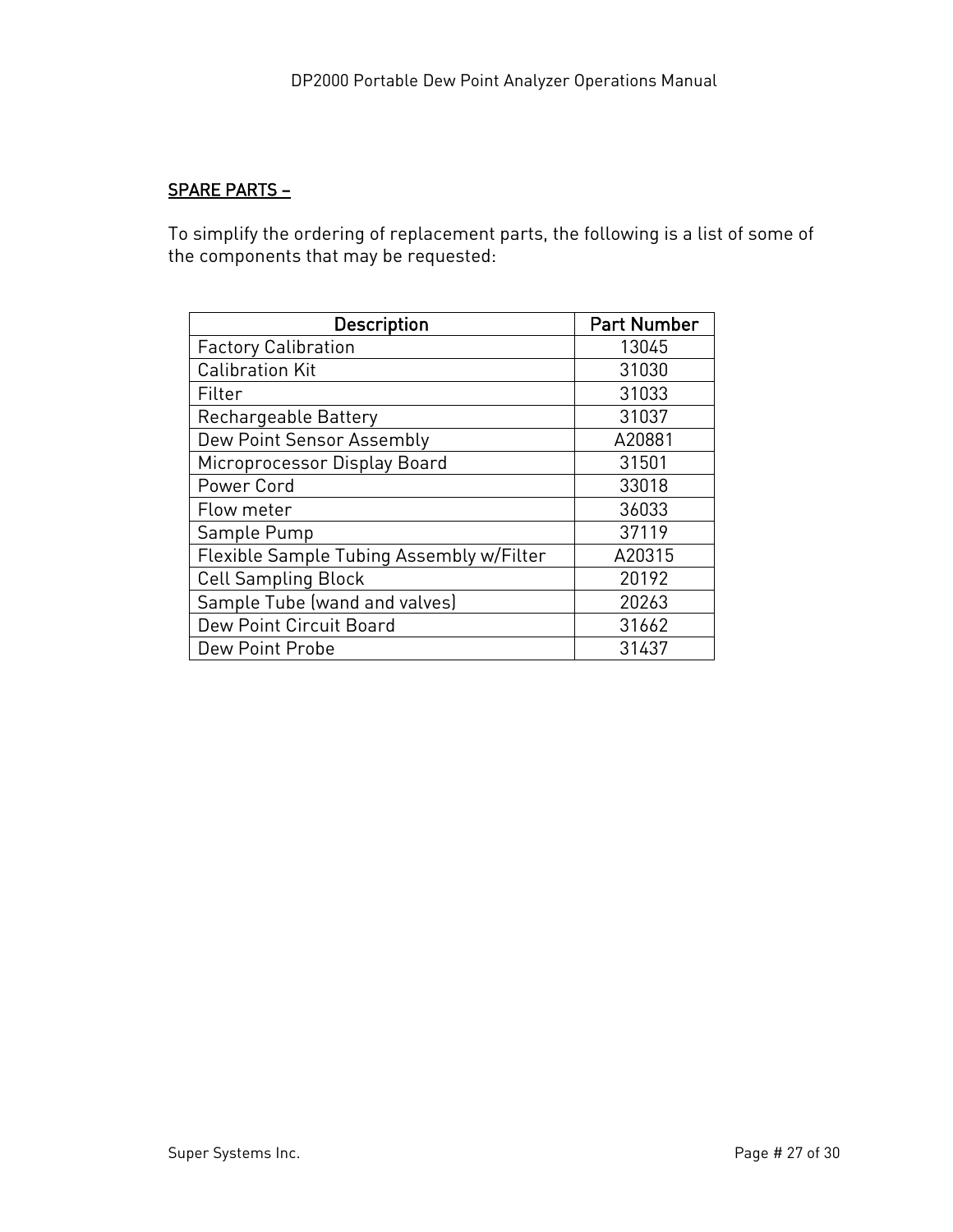# <span id="page-27-0"></span>APPENDIX "A" –

| Temp         |       | Percent RH |  |
|--------------|-------|------------|--|
| $\mathbf{C}$ | 11.3% | 75.3%      |  |
| 69.00        | 12.94 | 60.86      |  |
| 69.10        | 13.01 | 60.96      |  |
| 69.20        | 13.09 | 61.06      |  |
| 69.30        | 13.17 | 61.16      |  |
| 69.40        | 13.25 | 61.25      |  |
| 69.50        | 13.33 | 61.35      |  |
| 69.60        | 13.40 | 61.45      |  |
| 69.70        | 13.48 | 61.54      |  |
| 69.80        | 13.56 | 61.64      |  |
| 69.90        | 13.63 | 61.74      |  |
| 70.00        | 13.71 | 61.83      |  |
| 70.10        | 13.79 | 61.93      |  |
| 70.20        | 13.87 | 62.03      |  |
| 70.30        | 13.95 | 62.12      |  |
| 70.40        | 14.02 | 62.22      |  |
| 70.50        | 14.10 | 62.32      |  |
| 70.60        | 14.18 | 62.41      |  |
| 70.70        | 14.26 | 62.51      |  |
| 70.80        | 14.33 | 62.60      |  |
| 70.90        | 14.41 | 62.70      |  |
| 71.00        | 14.49 | 62.80      |  |
| 71.10        | 14.57 | 62.89      |  |
| 71.20        | 14.65 | 62.99      |  |
| 71.30        | 14.72 | 63.09      |  |
| 71.40        | 14.80 | 63.18      |  |
| 71.50        | 14.88 | 63.28      |  |
| 71.60        | 14.96 | 63.38      |  |
| 71.70        | 15.03 | 63.47      |  |
| 71.80        | 15.11 | 63.57      |  |
| 71.90        | 15.19 | 63.67      |  |
| 72.00        | 15.27 | 63.76      |  |
| 72.10        | 15.34 | 63.86      |  |
| 72.20        | 15.42 | 63.96      |  |
| 72.30        | 15.50 | 64.05      |  |
| 72.40        | 15.58 | 64.15      |  |
| 72.50        | 15.65 | 64.25      |  |
| 72.60        | 15.73 | 64.34      |  |

| Temp           |       | Percent RH | Temp                            |       | Percent RH | Temp                            |       | Percent RH |
|----------------|-------|------------|---------------------------------|-------|------------|---------------------------------|-------|------------|
| $(\mathbf{F})$ | 11.3% | 75.3%      | $\binom{^{\circ} \mathrm{F}}{}$ | 11.3% | 75.3%      | $\binom{^{\circ} \mathrm{F}}{}$ | 11.3% | 75.3%      |
| 69.00          | 12.94 | 60.86      | 72.70                           | 15.81 | 64.44      | 76.40                           | 18.68 | 68.01      |
| 69.10          | 13.01 | 60.96      | 72.80                           | 15.89 | 64.54      | 76.50                           | 18.75 | 68.11      |
| 69.20          | 13.09 | 61.06      | 72.90                           | 15.97 | 64.63      | 76.60                           | 18.83 | 68.20      |
| 69.30          | 13.17 | 61.16      | 73.00                           | 16.04 | 64.73      | 76.70                           | 18.91 | 68.30      |
| 69.40          | 13.25 | 61.25      | 73.10                           | 16.12 | 64.82      | 76.80                           | 18.99 | 68.40      |
| 69.50          | 13.33 | 61.35      | 73.20                           | 16.20 | 64.92      | 76.90                           | 19.06 | 68.49      |
| 69.60          | 13.40 | 61.45      | 73.30                           | 16.28 | 65.02      | 77.00                           | 19.14 | 68.59      |
| 69.70          | 13.48 | 61.54      | 73.40                           | 16.35 | 65.11      | 77.10                           | 19.22 | 68.69      |
| 69.80          | 13.56 | 61.64      | 73.50                           | 16.43 | 65.21      | 77.20                           | 19.30 | 68.78      |
| 69.90          | 13.63 | 61.74      | 73.60                           | 16.51 | 65.31      | 77.30                           | 19.37 | 68.88      |
| 70.00          | 13.71 | 61.83      | 73.70                           | 16.59 | 65.40      | 77.40                           | 19.45 | 68.97      |
| 70.10          | 13.79 | 61.93      | 73.80                           | 16.66 | 65.50      | 77.50                           | 19.53 | 69.07      |
| 70.20          | 13.87 | 62.03      | 73.90                           | 16.74 | 65.60      | 77.60                           | 19.61 | 69.17      |
| 70.30          | 13.95 | 62.12      | 74.00                           | 16.82 | 65.69      | 77.70                           | 19.68 | 69.26      |
| 70.40          | 14.02 | 62.22      | 74.10                           | 16.90 | 65.79      | 77.80                           | 19.76 | 69.36      |
| 70.50          | 14.10 | 62.32      | 74.20                           | 16.97 | 65.89      | 77.90                           | 19.84 | 69.46      |
| 70.60          | 14.18 | 62.41      | 74.30                           | 17.05 | 65.98      | 78.00                           | 19.91 | 69.55      |
| 70.70          | 14.26 | 62.51      | 74.40                           | 17.13 | 66.08      | 78.10                           | 19.99 | 69.65      |
| 70.80          | 14.33 | 62.60      | 74.50                           | 17.21 | 66.18      | 78.20                           | 20.07 | 69.75      |
| 70.90          | 14.41 | 62.70      | 74.60                           | 17.28 | 66.27      | 78.30                           | 20.14 | 69.84      |
| 71.00          | 14.49 | 62.80      | 74.70                           | 17.36 | 66.37      | 78.40                           | 20.22 | 69.94      |
| 71.10          | 14.57 | 62.89      | 74.80                           | 17.44 | 66.47      | 78.50                           | 20.30 | 70.04      |
| 71.20          | 14.65 | 62.99      | 74.90                           | 17.52 | 66.56      | 78.60                           | 20.38 | 70.13      |
| 71.30          | 14.72 | 63.09      | 75.00                           | 17.59 | 66.66      | 78.70                           | 20.46 | 70.23      |
| 71.40          | 14.80 | 63.18      | 75.10                           | 17.67 | 66.76      | 78.80                           | 20.53 | 70.33      |
| 71.50          | 14.88 | 63.28      | 75.20                           | 17.75 | 66.85      | 78.90                           | 20.61 | 70.42      |
| 71.60          | 14.96 | 63.38      | 75.30                           | 17.83 | 66.95      | 79.00                           | 20.69 | 70.52      |
| 71.70          | 15.03 | 63.47      | 75.40                           | 17.90 | 67.04      | 79.10                           | 20.76 | 70.61      |
| 71.80          | 15.11 | 63.57      | 75.50                           | 17.98 | 67.14      | 79.20                           | 20.84 | 70.71      |
| 71.90          | 15.19 | 63.67      | 75.60                           | 18.06 | 67.24      | 79.30                           | 20.92 | 70.81      |
| 72.00          | 15.27 | 63.76      | 75.70                           | 18.14 | 67.33      | 79.40                           | 21.00 | 70.90      |
| 72.10          | 15.34 | 63.86      | 75.80                           | 18.21 | 67.43      | 79.50                           | 21.07 | 71.00      |
| 72.20          | 15.42 | 63.96      | 75.90                           | 18.29 | 67.53      | 79.60                           | 21.15 | 71.10      |
| 72.30          | 15.50 | 64.05      | 76.00                           | 18.37 | 67.62      | 79.70                           | 21.23 | 71.19      |
| 72.40          | 15.58 | 64.15      | 76.10                           | 18.44 | 67.72      | 79.80                           | 21.31 | 71.29      |
| 72.50          | 15.65 | 64.25      | 76.20                           | 18.52 | 67.82      | 79.90                           | 21.38 | 71.39      |
| <b>72.60</b>   | 15.73 | 64.34      | 76.30                           | 18.60 | 67.91      | 80.00                           | 21.46 | 71.48      |

| Temp                  | Percent RH |       |  |  |  |
|-----------------------|------------|-------|--|--|--|
| $\binom{6}{\text{F}}$ | 11.3%      | 75.3% |  |  |  |
| 76.40                 | 18.68      | 68.01 |  |  |  |
| 76.50                 | 18.75      | 68.11 |  |  |  |
| 76.60                 | 18.83      | 68.20 |  |  |  |
| 76.70                 | 18.91      | 68.30 |  |  |  |
| 76.80                 | 18.99      | 68.40 |  |  |  |
| 76.90                 | 19.06      | 68.49 |  |  |  |
| 77.00                 | 19.14      | 68.59 |  |  |  |
| 77.10                 | 19.22      | 68.69 |  |  |  |
| 77.20                 | 19.30      | 68.78 |  |  |  |
| 77.30                 | 19.37      | 68.88 |  |  |  |
| 77.40                 | 19.45      | 68.97 |  |  |  |
| 77.50                 | 19.53      | 69.07 |  |  |  |
| 77.60                 | 19.61      | 69.17 |  |  |  |
| 77.70                 | 19.68      | 69.26 |  |  |  |
| 77.80                 | 19.76      | 69.36 |  |  |  |
| 77.90                 | 19.84      | 69.46 |  |  |  |
| 78.00                 | 19.91      | 69.55 |  |  |  |
| 78.10                 | 19.99      | 69.65 |  |  |  |
| 78.20                 | 20.07      | 69.75 |  |  |  |
| 78.30                 | 20.14      | 69.84 |  |  |  |
| 78.40                 | 20.22      | 69.94 |  |  |  |
| 78.50                 | 20.30      | 70.04 |  |  |  |
| 78.60                 | 20.38      | 70.13 |  |  |  |
| 78.70                 | 20.46      | 70.23 |  |  |  |
| 78.80                 | 20.53      | 70.33 |  |  |  |
| 78.90                 | 20.61      | 70.42 |  |  |  |
| 79.00                 | 20.69      | 70.52 |  |  |  |
| 79.10                 | 20.76      | 70.61 |  |  |  |
| 79.20                 | 20.84      | 70.71 |  |  |  |
| 79.30                 | 20.92      | 70.81 |  |  |  |
| 79.40                 | 21.00      | 70.90 |  |  |  |
| 79.50                 | 21.07      | 71.00 |  |  |  |
| 79.60                 | 21.15      | 71.10 |  |  |  |
| 79.70                 | 21.23      | 71.19 |  |  |  |
| 79.80                 | 21.31      | 71.29 |  |  |  |
| 79.90                 | 21.38      | 71.39 |  |  |  |
| 80.00                 | 21.46      | 71.48 |  |  |  |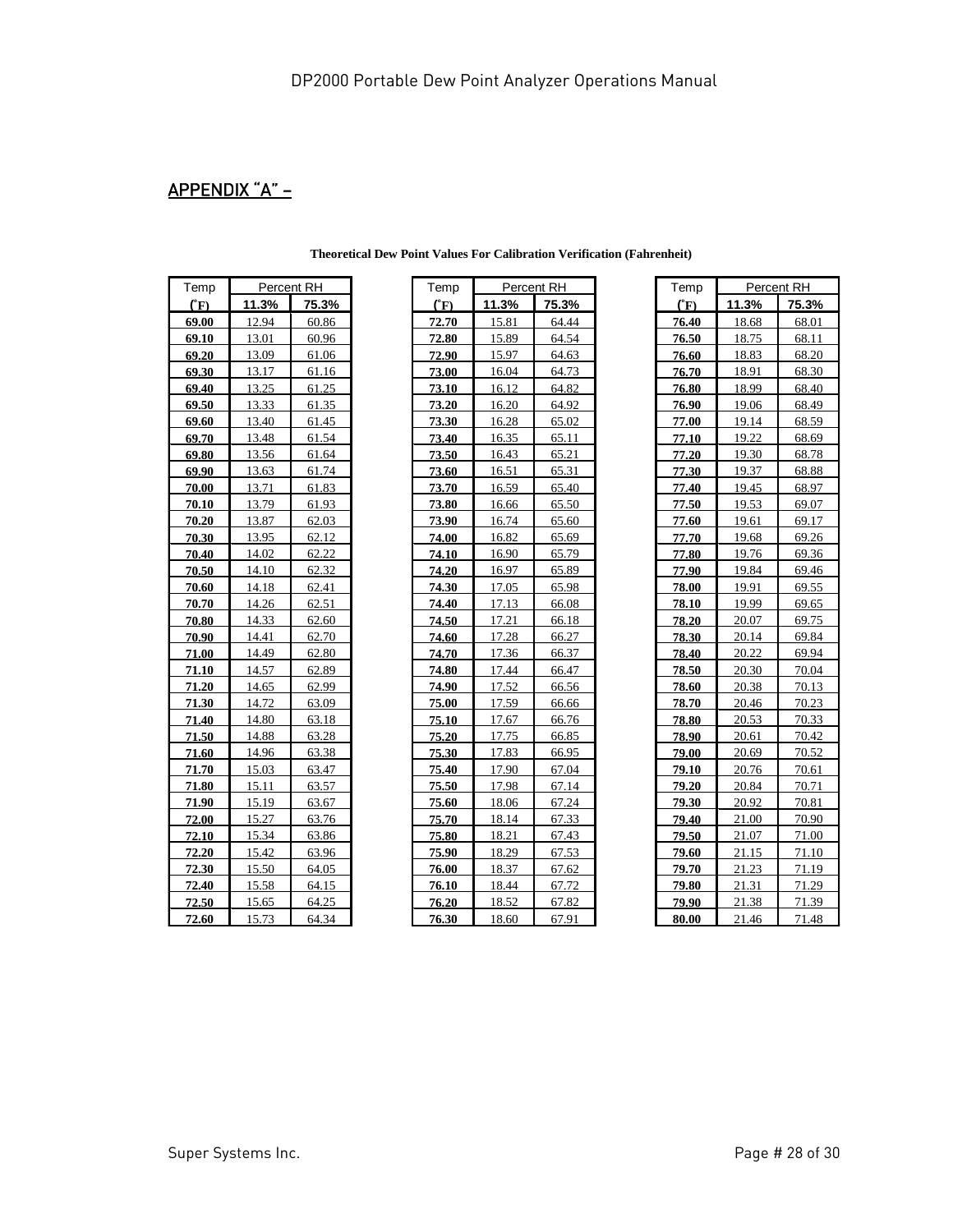# <span id="page-28-0"></span>APPENDIX "B" –

| Temp           |          | Percent RH |  |
|----------------|----------|------------|--|
| C <sub>C</sub> | 11.3%    | 75.3%      |  |
| 20.56          | $-10.59$ | 16.03      |  |
| 20.61          | $-10.55$ | 16.09      |  |
| 20.67          | $-10.51$ | 16.14      |  |
| 20.72          | $-10.46$ | 16.20      |  |
| 20.78          | $-10.42$ | 16.25      |  |
| 20.83          | $-10.37$ | 16.31      |  |
| 20.89          | $-10.33$ | 16.36      |  |
| 20.94          | $-10.29$ | 16.41      |  |
| 21.00          | $-10.24$ | 16.47      |  |
| 21.06          | $-10.21$ | 16.52      |  |
| 21.11          | $-10.16$ | 16.57      |  |
| 21.17          | $-10.12$ | 16.63      |  |
| 21.22          | $-10.07$ | 16.68      |  |
| 21.28          | $-10.03$ | 16.73      |  |
| 21.33          | $-9.99$  | 16.79      |  |
| 21.39          | $-9.94$  | 16.84      |  |
| 21.44          | $-9.90$  | 16.89      |  |
| 21.50          | $-9.86$  | 16.95      |  |
| 21.56          | $-9.82$  | 17.00      |  |
| 21.61          | $-9.77$  | 17.06      |  |
| 21.67          | $-9.73$  | 17.11      |  |
| 21.72          | $-9.68$  | 17.16      |  |
| 21.78          | $-9.64$  | 17.22      |  |
| 21.83          | $-9.60$  | 17.27      |  |
| 21.89          | $-9.56$  | 17.32      |  |
| 21.94          | $-9.51$  | 17.38      |  |
| 22.00          | $-9.47$  | 17.43      |  |
| 22.06          | $-9.43$  | 17.48      |  |
| 22.11          | $-9.38$  | 17.54      |  |
| 22.17          | $-9.34$  | 17.59      |  |
| 22.22          | $-9.29$  | 17.64      |  |
| 22.28          | $-9.26$  | 17.70      |  |
| 22.33          | $-9.21$  | 17.76      |  |
| 22.39          | $-9.17$  | 17.81      |  |
| 22.44          | $-9.12$  | 17.86      |  |
| 22.50          | $-9.08$  | 17.92      |  |
| 22.56          | $-9.04$  | 17.97      |  |

**Theoretical Dew Point Values For Calibration Verification (Celsius)**

| Temp  |          | Percent RH | Temp  |         | Percent RH | Temp  |         | Percent RH |
|-------|----------|------------|-------|---------|------------|-------|---------|------------|
| C     | 11.3%    | 75.3%      | C     | 11.3%   | 75.3%      | (°C)  | 11.3%   | 75.3%      |
| 20.56 | $-10.59$ | 16.03      | 22.61 | $-8.99$ | 18.02      | 24.67 | $-7.40$ | 20.01      |
| 20.61 | $-10.55$ | 16.09      | 22.67 | $-8.95$ | 18.08      | 24.72 | $-7.36$ | 20.06      |
| 20.67 | $-10.51$ | 16.14      | 22.72 | $-8.91$ | 18.13      | 24.78 | $-7.32$ | 20.11      |
| 20.72 | $-10.46$ | 16.20      | 22.78 | $-8.87$ | 18.18      | 24.83 | $-7.27$ | 20.17      |
| 20.78 | $-10.42$ | 16.25      | 22.83 | $-8.82$ | 18.23      | 24.89 | $-7.23$ | 20.22      |
| 20.83 | $-10.37$ | 16.31      | 22.89 | $-8.78$ | 18.29      | 24.94 | $-7.19$ | 20.27      |
| 20.89 | $-10.33$ | 16.36      | 22.94 | $-8.73$ | 18.34      | 25.00 | $-7.14$ | 20.33      |
| 20.94 | $-10.29$ | 16.41      | 23.00 | $-8.69$ | 18.39      | 25.06 | $-7.10$ | 20.38      |
| 21.00 | $-10.24$ | 16.47      | 23.06 | $-8.65$ | 18.45      | 25.11 | $-7.06$ | 20.43      |
| 21.06 | $-10.21$ | 16.52      | 23.11 | $-8.61$ | 18.51      | 25.17 | $-7.02$ | 20.49      |
| 21.11 | $-10.16$ | 16.57      | 23.17 | $-8.56$ | 18.56      | 25.22 | $-6.97$ | 20.54      |
| 21.17 | $-10.12$ | 16.63      | 23.22 | $-8.52$ | 18.61      | 25.28 | $-6.93$ | 20.59      |
| 21.22 | $-10.07$ | 16.68      | 23.28 | $-8.48$ | 18.67      | 25.33 | $-6.88$ | 20.65      |
| 21.28 | $-10.03$ | 16.73      | 23.33 | $-8.43$ | 18.72      | 25.39 | $-6.84$ | 20.70      |
| 21.33 | $-9.99$  | 16.79      | 23.39 | $-8.39$ | 18.77      | 25.44 | $-6.80$ | 20.76      |
| 21.39 | $-9.94$  | 16.84      | 23.44 | $-8.35$ | 18.83      | 25.50 | $-6.76$ | 20.81      |
| 21.44 | $-9.90$  | 16.89      | 23.50 | $-8.31$ | 18.88      | 25.56 | $-6.72$ | 20.86      |
| 21.50 | $-9.86$  | 16.95      | 23.56 | $-8.26$ | 18.93      | 25.61 | $-6.67$ | 20.92      |
| 21.56 | $-9.82$  | 17.00      | 23.61 | $-8.22$ | 18.99      | 25.67 | $-6.63$ | 20.97      |
| 21.61 | $-9.77$  | 17.06      | 23.67 | $-8.18$ | 19.04      | 25.72 | $-6.59$ | 21.02      |
| 21.67 | $-9.73$  | 17.11      | 23.72 | $-8.13$ | 19.09      | 25.78 | $-6.54$ | 21.08      |
| 21.72 | $-9.68$  | 17.16      | 23.78 | $-8.09$ | 19.15      | 25.83 | $-6.50$ | 21.13      |
| 21.78 | $-9.64$  | 17.22      | 23.83 | $-8.04$ | 19.20      | 25.89 | -6.46   | 21.18      |
| 21.83 | $-9.60$  | 17.27      | 23.89 | $-8.01$ | 19.26      | 25.94 | $-6.41$ | 21.24      |
| 21.89 | $-9.56$  | 17.32      | 23.94 | $-7.96$ | 19.31      | 26.00 | $-6.37$ | 21.29      |
| 21.94 | $-9.51$  | 17.38      | 24.00 | $-7.92$ | 19.36      | 26.06 | $-6.33$ | 21.34      |
| 22.00 | $-9.47$  | 17.43      | 24.06 | $-7.87$ | 19.42      | 26.11 | $-6.28$ | 21.40      |
| 22.06 | $-9.43$  | 17.48      | 24.11 | $-7.83$ | 19.47      | 26.17 | $-6.24$ | 21.45      |
| 22.11 | $-9.38$  | 17.54      | 24.17 | $-7.79$ | 19.52      | 26.22 | $-6.20$ | 21.51      |
| 22.17 | $-9.34$  | 17.59      | 24.22 | $-7.74$ | 19.58      | 26.28 | $-6.16$ | 21.56      |
| 22.22 | $-9.29$  | 17.64      | 24.28 | $-7.70$ | 19.63      | 26.33 | $-6.11$ | 21.61      |
| 22.28 | $-9.26$  | 17.70      | 24.33 | $-7.66$ | 19.68      | 26.39 | $-6.07$ | 21.67      |
| 22.33 | $-9.21$  | 17.76      | 24.39 | $-7.62$ | 19.74      | 26.44 | $-6.03$ | 21.72      |
| 22.39 | $-9.17$  | 17.81      | 24.44 | $-7.57$ | 19.79      | 26.50 | $-5.98$ | 21.77      |
| 22.44 | $-9.12$  | 17.86      | 24.50 | $-7.53$ | 19.84      | 26.56 | $-5.94$ | 21.83      |
| 22.50 | $-9.08$  | 17.92      | 24.56 | $-7.49$ | 19.90      | 26.61 | $-5.90$ | 21.88      |
| 22.56 | $-9.04$  | 17.97      | 24.61 | $-7.44$ | 19.95      | 26.67 | $-5.86$ | 21.93      |

|     | Percent RH | Temp          |         | Percent RH |  |
|-----|------------|---------------|---------|------------|--|
| 3%  | 75.3%      | $\mathcal{C}$ | 11.3%   | 75.3%      |  |
| .99 | 18.02      | 24.67         | $-7.40$ | 20.01      |  |
| .95 | 18.08      | 24.72         | $-7.36$ | 20.06      |  |
| .91 | 18.13      | 24.78         | $-7.32$ | 20.11      |  |
| .87 | 18.18      | 24.83         | $-7.27$ | 20.17      |  |
| .82 | 18.23      | 24.89         | $-7.23$ | 20.22      |  |
| .78 | 18.29      | 24.94         | $-7.19$ | 20.27      |  |
| .73 | 18.34      | 25.00         | $-7.14$ | 20.33      |  |
| .69 | 18.39      | 25.06         | $-7.10$ | 20.38      |  |
| .65 | 18.45      | 25.11         | $-7.06$ | 20.43      |  |
| .61 | 18.51      | 25.17         | $-7.02$ | 20.49      |  |
| .56 | 18.56      | 25.22         | $-6.97$ | 20.54      |  |
| .52 | 18.61      | 25.28         | $-6.93$ | 20.59      |  |
| .48 | 18.67      | 25.33         | $-6.88$ | 20.65      |  |
| .43 | 18.72      | 25.39         | $-6.84$ | 20.70      |  |
| .39 | 18.77      | 25.44         | $-6.80$ | 20.76      |  |
| .35 | 18.83      | 25.50         | $-6.76$ | 20.81      |  |
| .31 | 18.88      | 25.56         | $-6.72$ | 20.86      |  |
| .26 | 18.93      | 25.61         | $-6.67$ | 20.92      |  |
| .22 | 18.99      | 25.67         | $-6.63$ | 20.97      |  |
| .18 | 19.04      | 25.72         | $-6.59$ | 21.02      |  |
| .13 | 19.09      | 25.78         | $-6.54$ | 21.08      |  |
| .09 | 19.15      | 25.83         | $-6.50$ | 21.13      |  |
| .04 | 19.20      | 25.89         | $-6.46$ | 21.18      |  |
| .01 | 19.26      | 25.94         | $-6.41$ | 21.24      |  |
| .96 | 19.31      | 26.00         | $-6.37$ | 21.29      |  |
| .92 | 19.36      | 26.06         | $-6.33$ | 21.34      |  |
| .87 | 19.42      | 26.11         | $-6.28$ | 21.40      |  |
| .83 | 19.47      | 26.17         | $-6.24$ | 21.45      |  |
| .79 | 19.52      | 26.22         | $-6.20$ | 21.51      |  |
| .74 | 19.58      | 26.28         | $-6.16$ | 21.56      |  |
| .70 | 19.63      | 26.33         | $-6.11$ | 21.61      |  |
| .66 | 19.68      | 26.39         | $-6.07$ | 21.67      |  |
| .62 | 19.74      | 26.44         | $-6.03$ | 21.72      |  |
| .57 | 19.79      | 26.50         | $-5.98$ | 21.77      |  |
| .53 | 19.84      | 26.56         | $-5.94$ | 21.83      |  |
| .49 | 19.90      | <u>26.61</u>  | $-5.90$ | 21.88      |  |
| .44 | 19.95      | 26.67         | $-5.86$ | 21.93      |  |
|     |            |               |         |            |  |